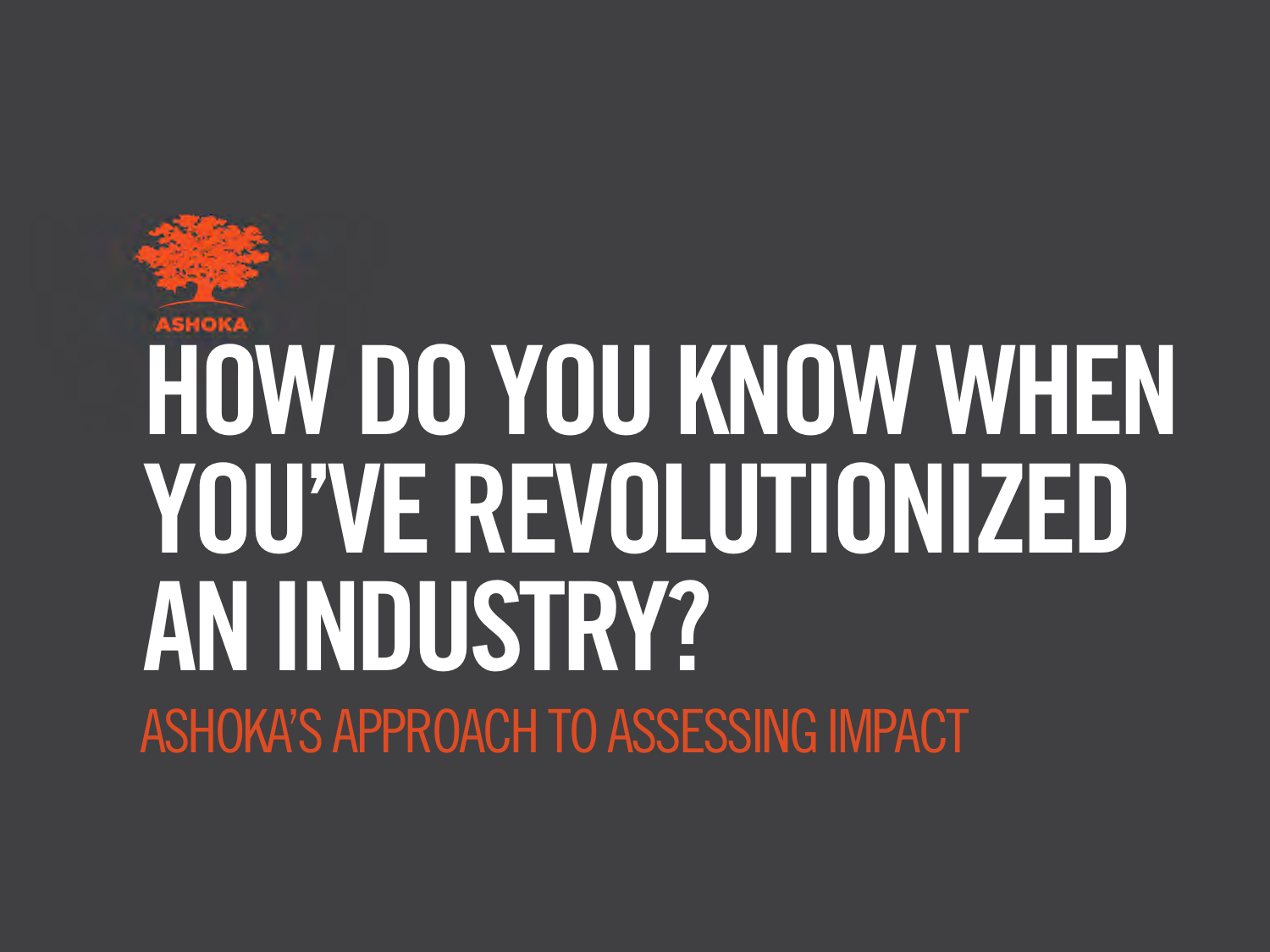# **ASHOKA**

· World's largest community of leading social entrepreneurs (over 3000) across 70 countries

Supports people not projects

Sector and issue agnostic

· Builds an *eco-system* by connecting social and business sectors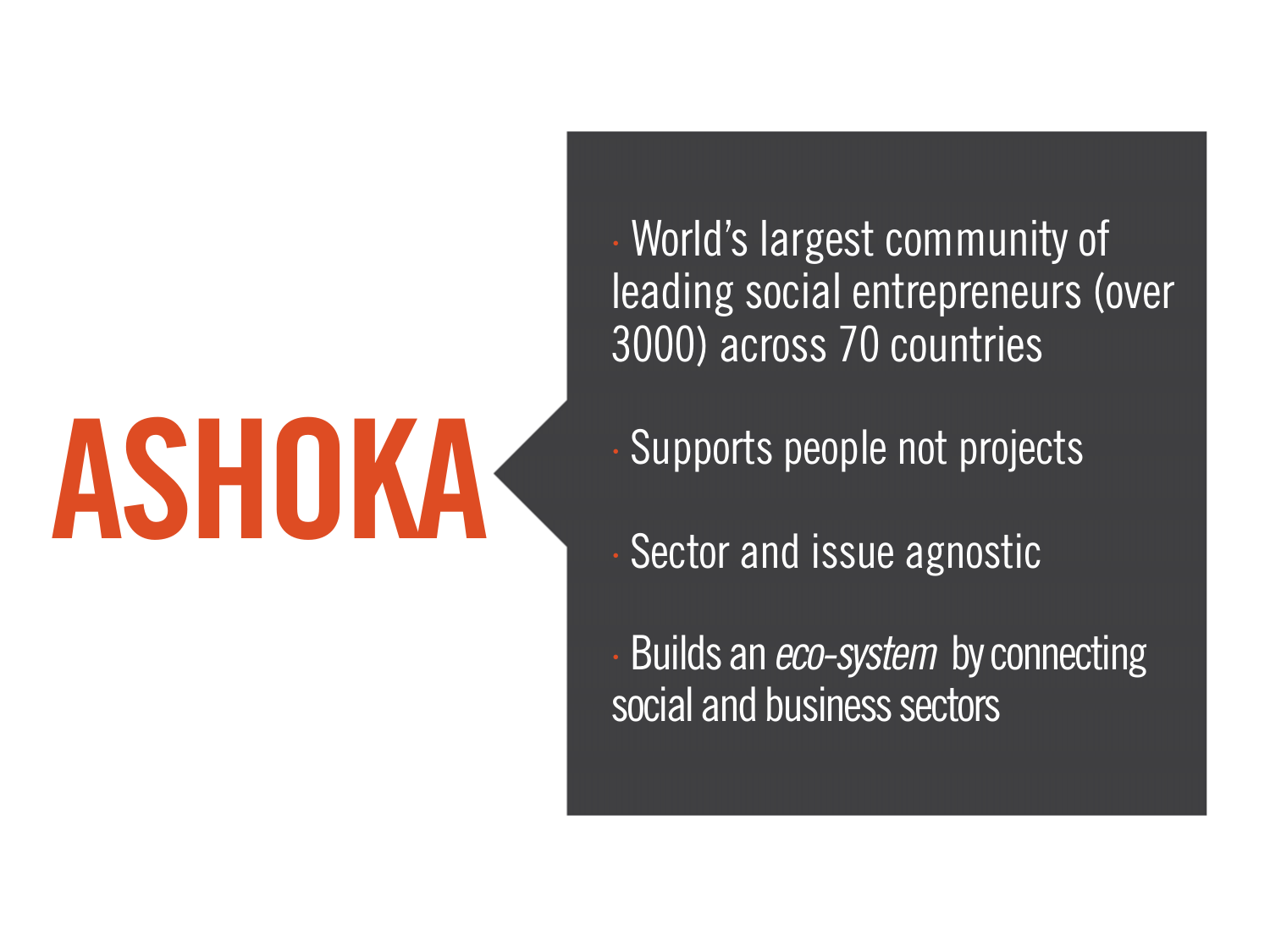## **EACH ASHOKA FELLOW MEETS 5 CRITERIA:**



**NEW IDEA THAT CHANGES** THE PATTERN IN THE FIELD **CREATIVITY** ENTREPRENEURIAL QUALITY **ETHICAL FIBER SOCIAL IMPACT**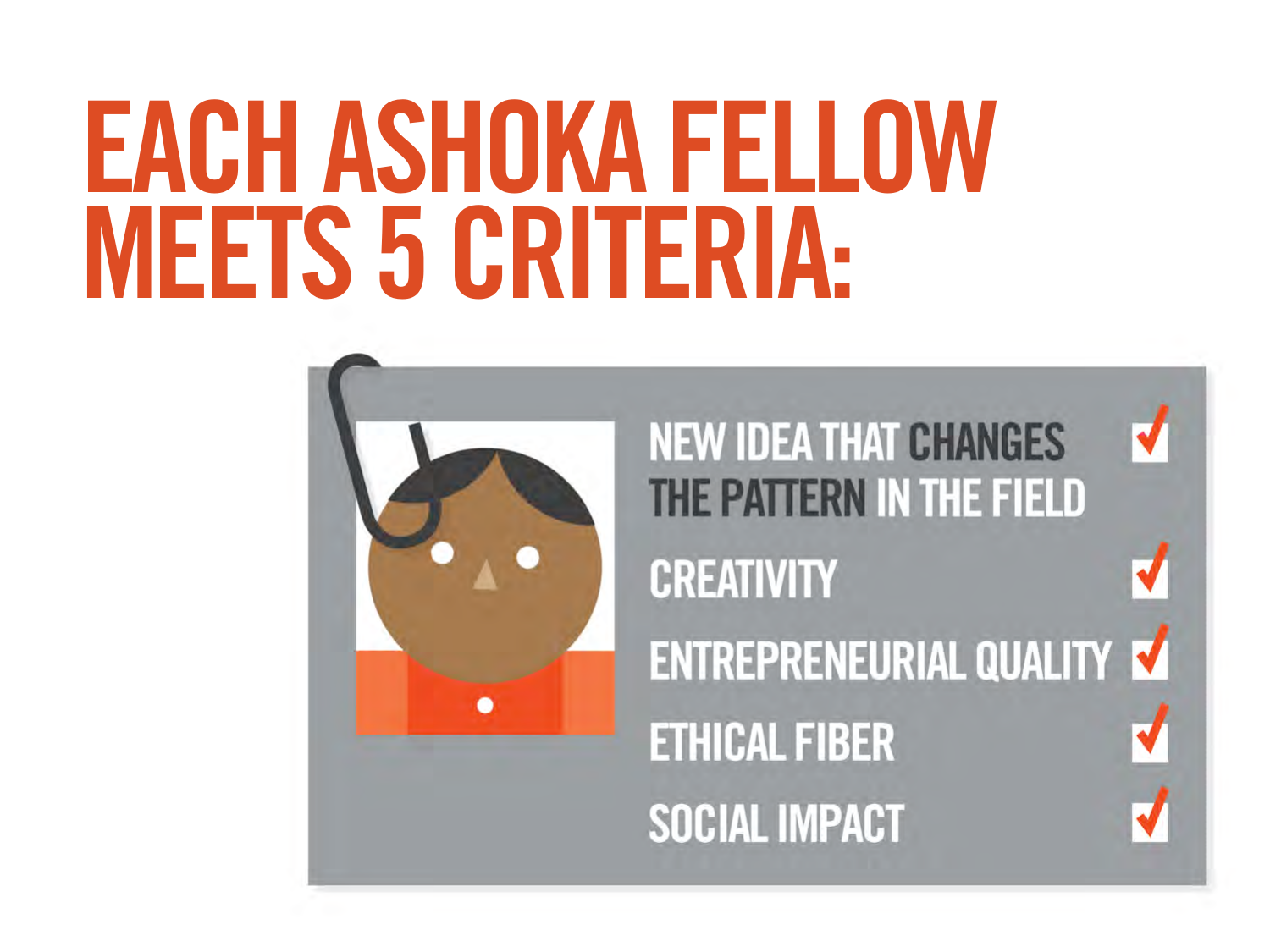"Social entrepreneurs are not content just to give a fish, or teach how to fish. They will not rest until they have revolutionized the fishing industry."*Bill Drayton, Ashoka Founder and CEO*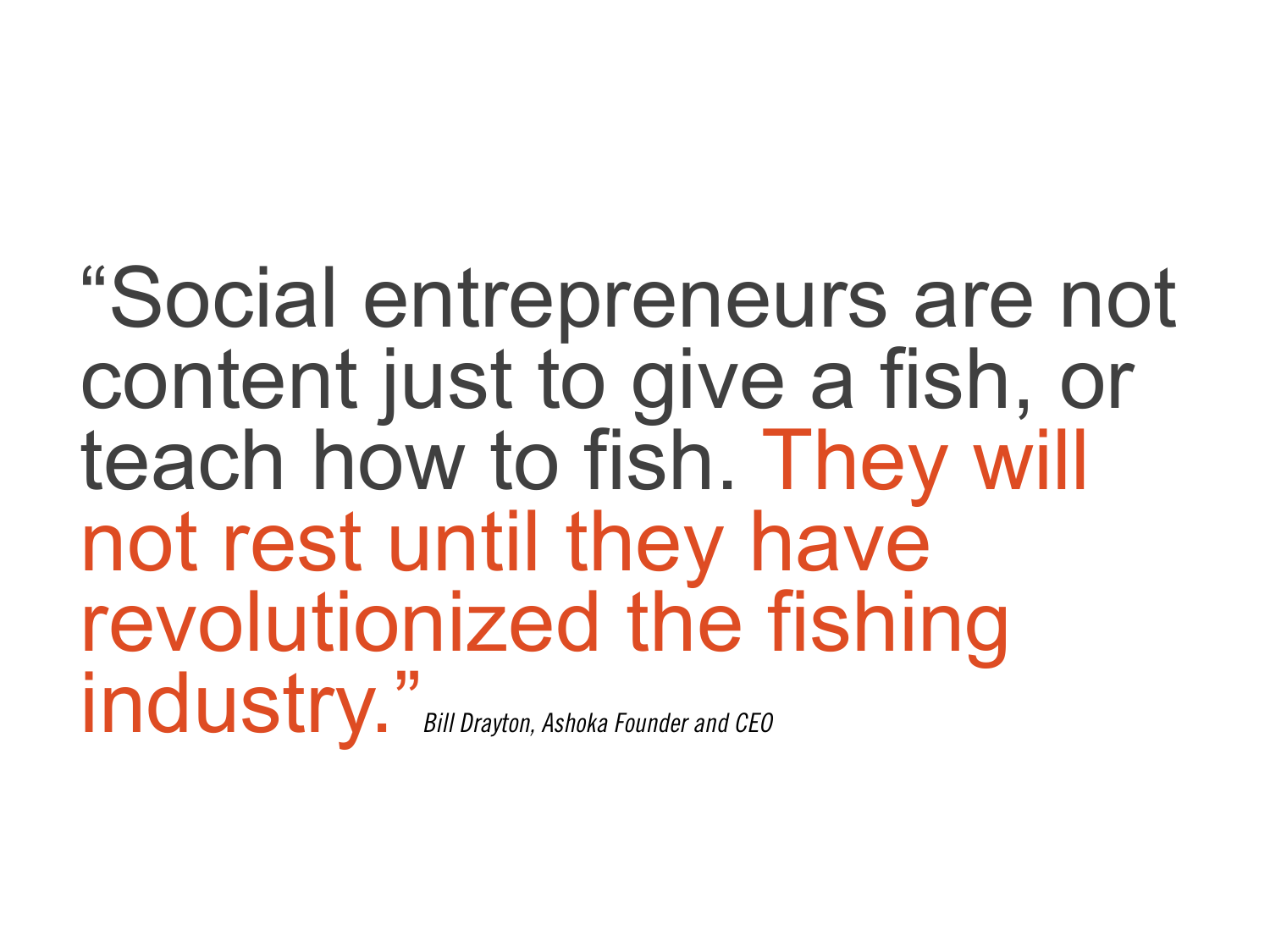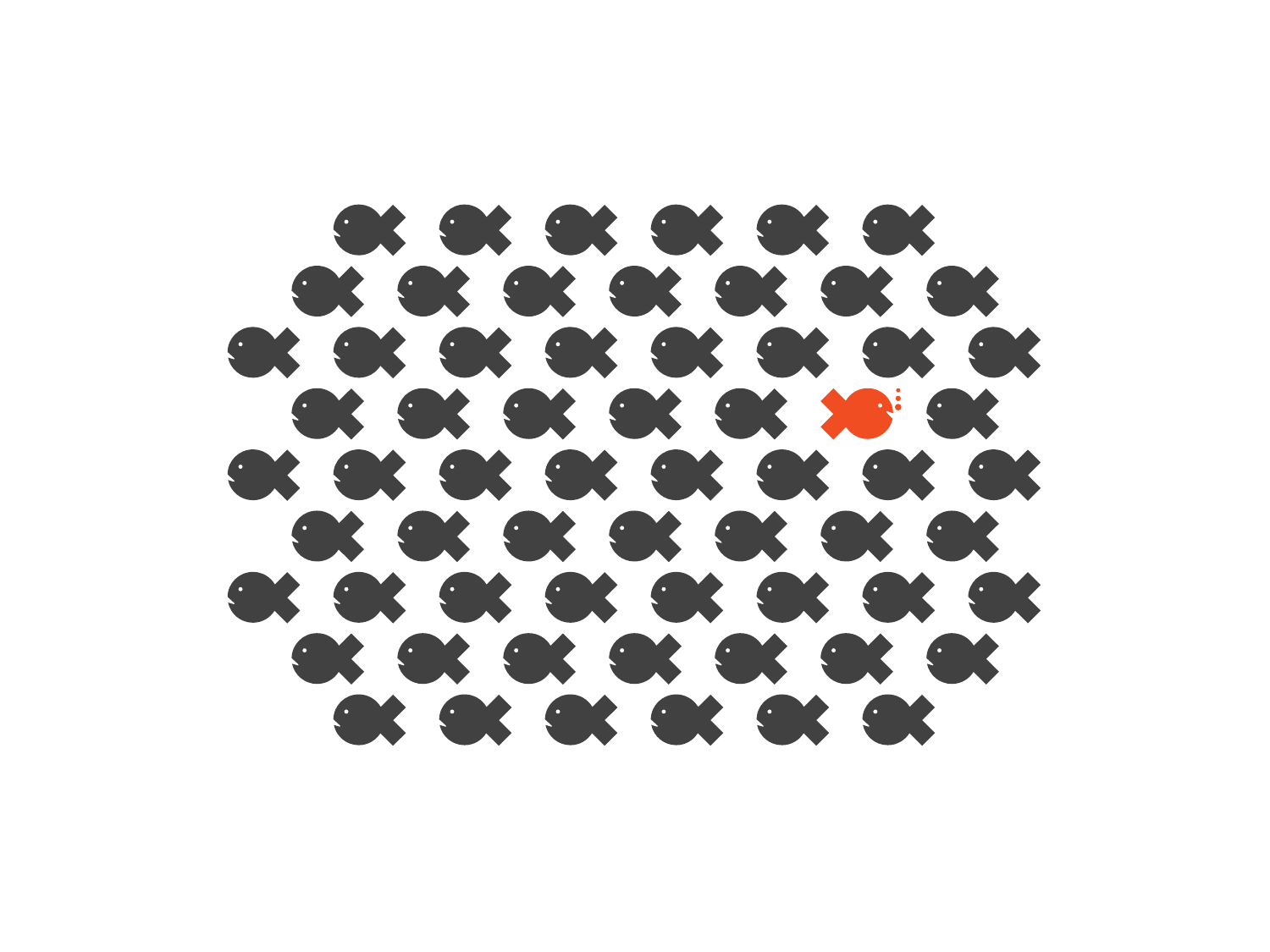# **How do you know when you have revolutionized an industry? How do you know when a system is changed?**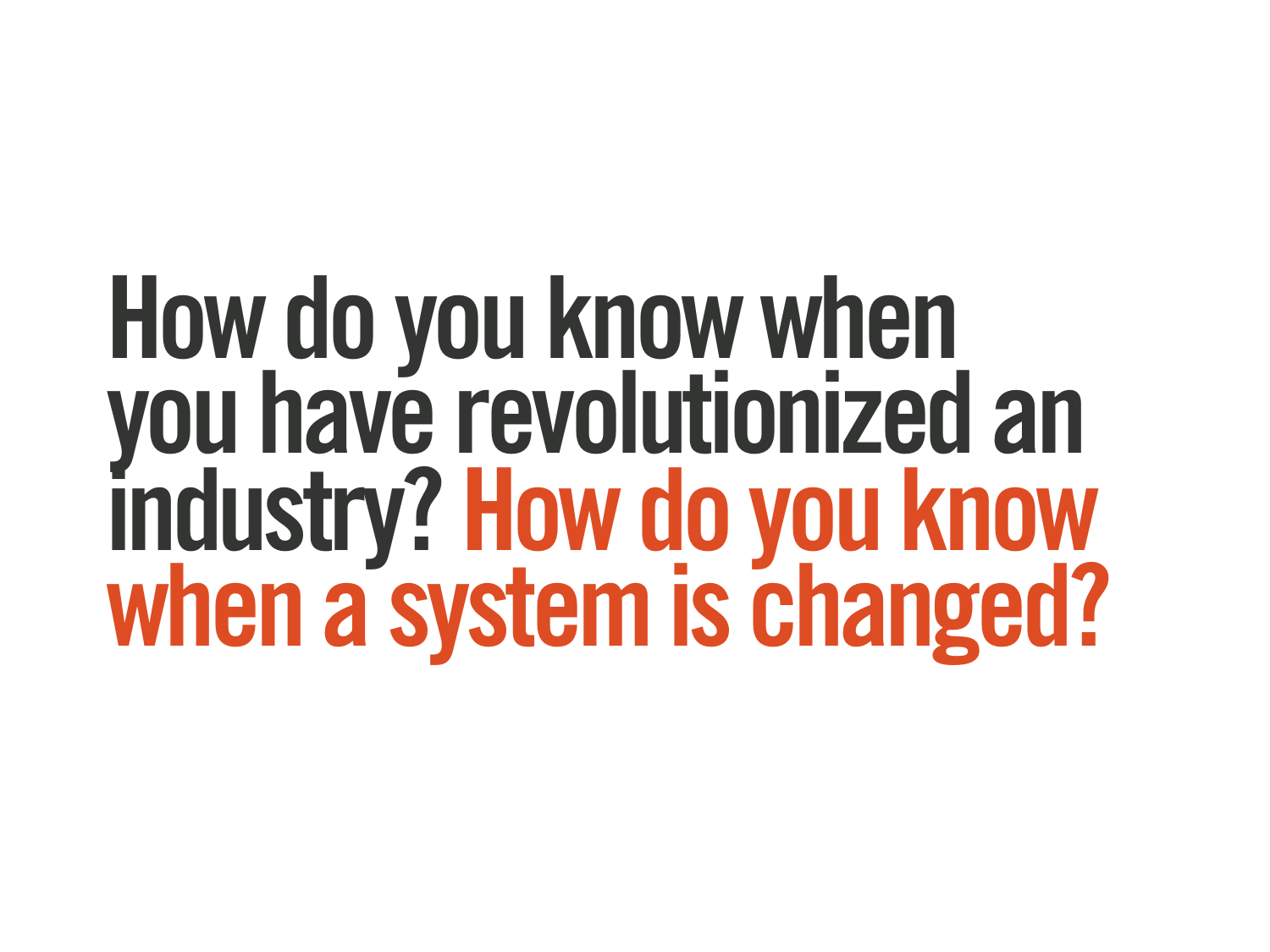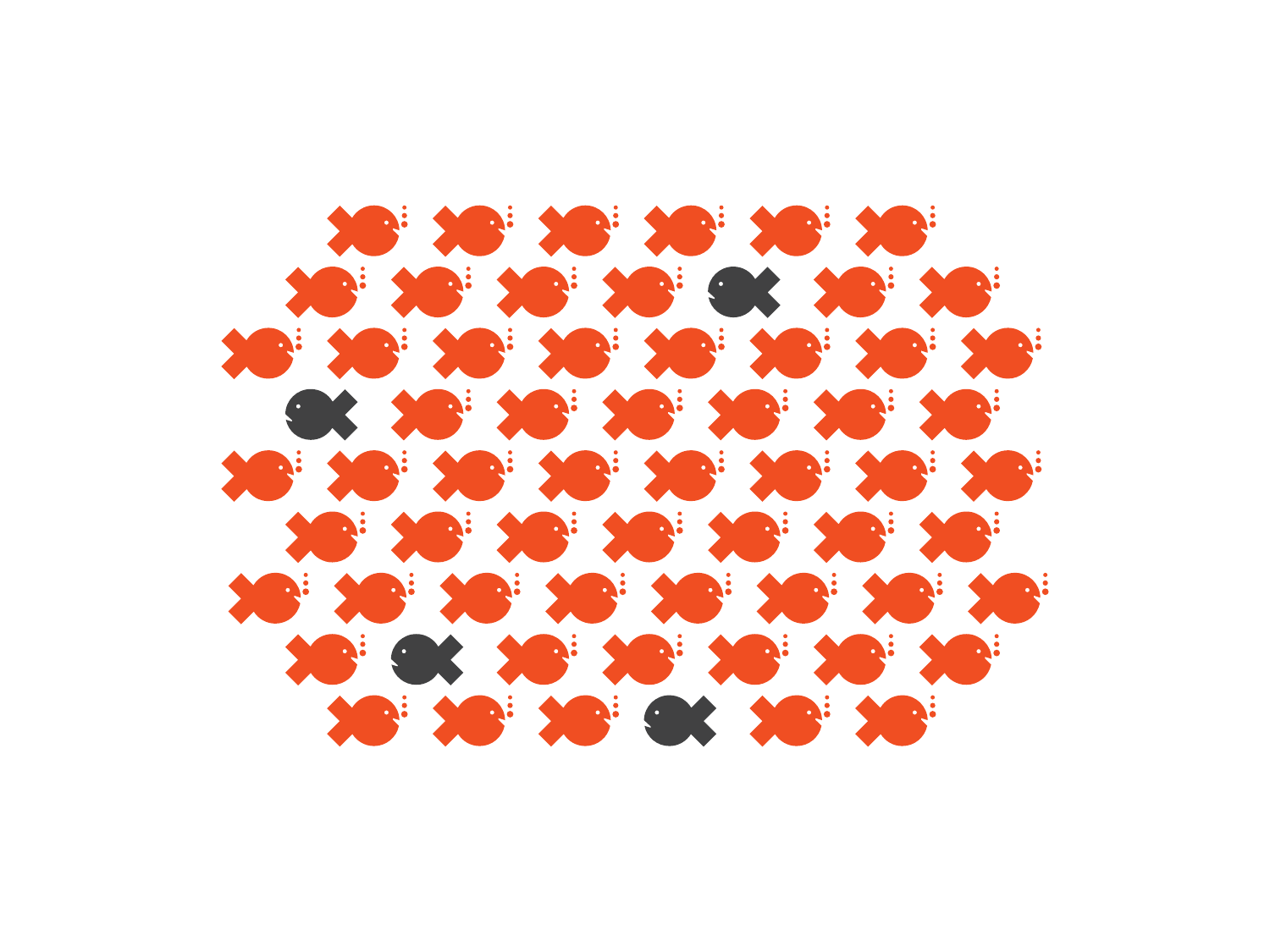**A system "is an interconnected set of elements that is coherently organized in a way that achieves something."***Donella Meadows* 

**A system consists of 3 major components:** 

**1. Elements 2. Interconnections 3. Purpose** 

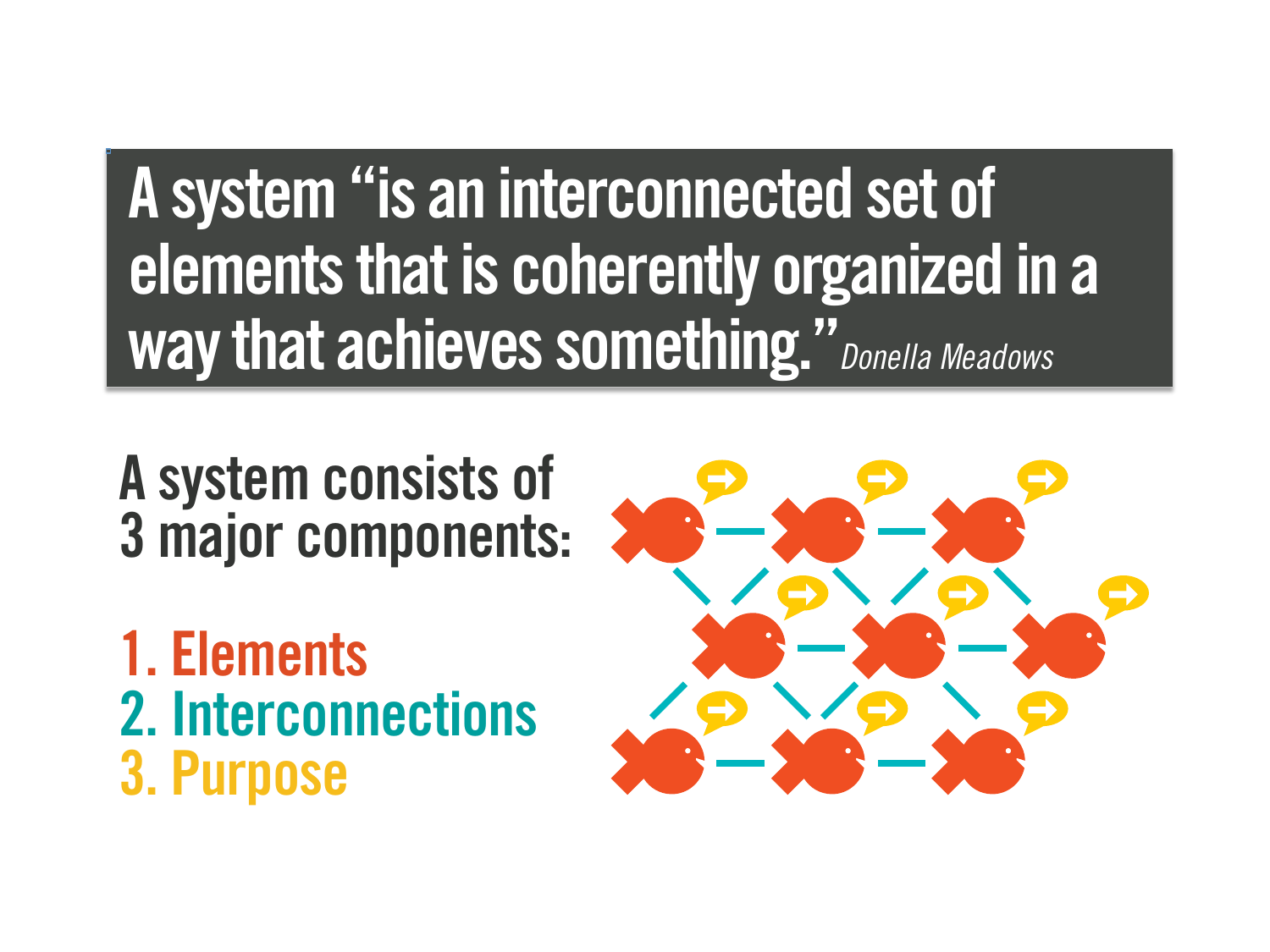#### **We define impact as the system changes that result from the fellows, ideas, and networks we support.**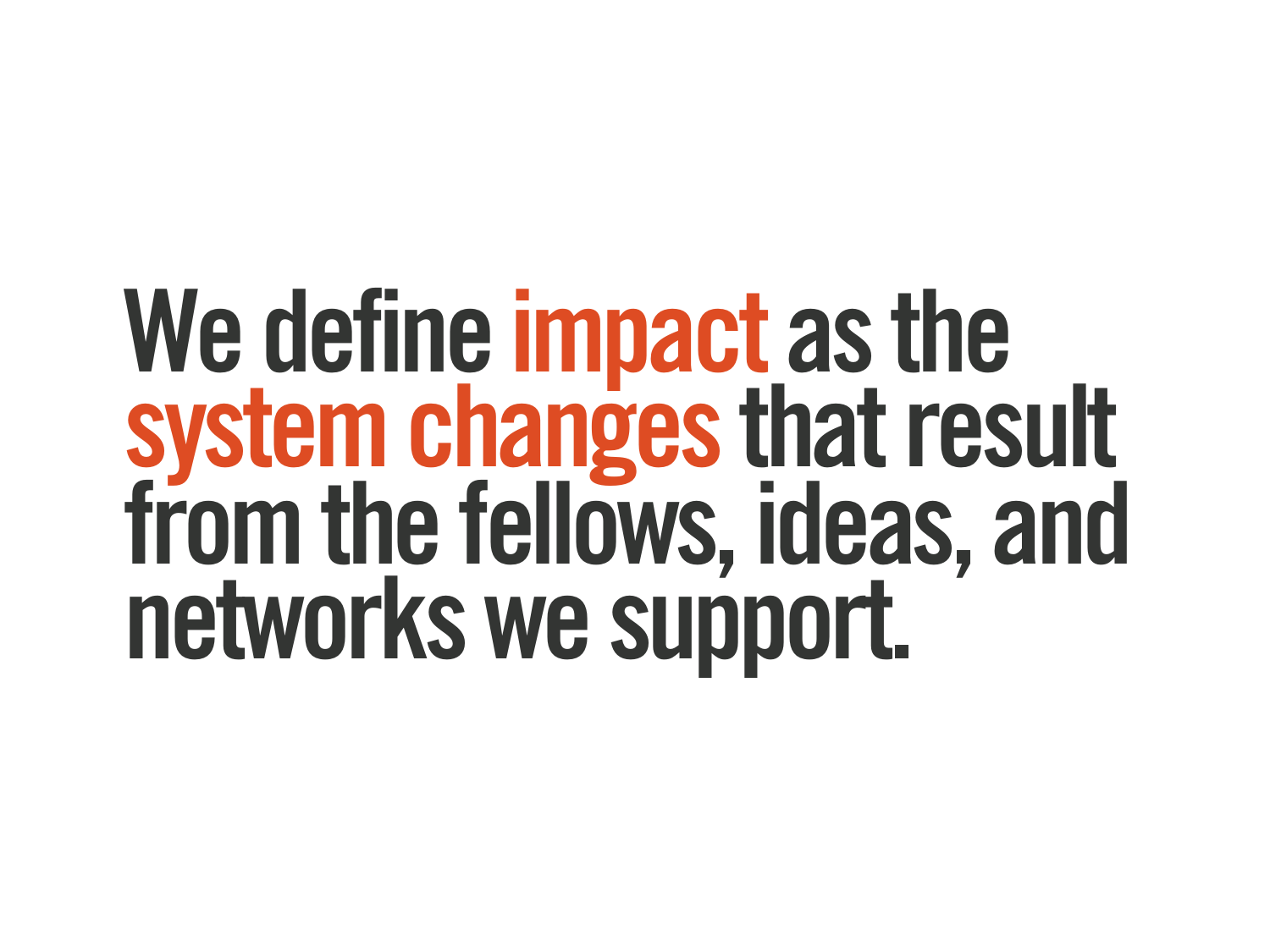#### **FROM NOW ON, THERE WILL BE CHILD CARE IN BANGLADESHI GARMENT FACTORIES.**

Suraiya Haque developed a self-sustaining model for child care services in Bangladeshi factories.

How do we measure the impact of her work? The numbers of children currently in child care? The children served 5 years from now? The women who are able to earn better incomes? All the women and children served by those who COPIED Suraiya Haque's model?



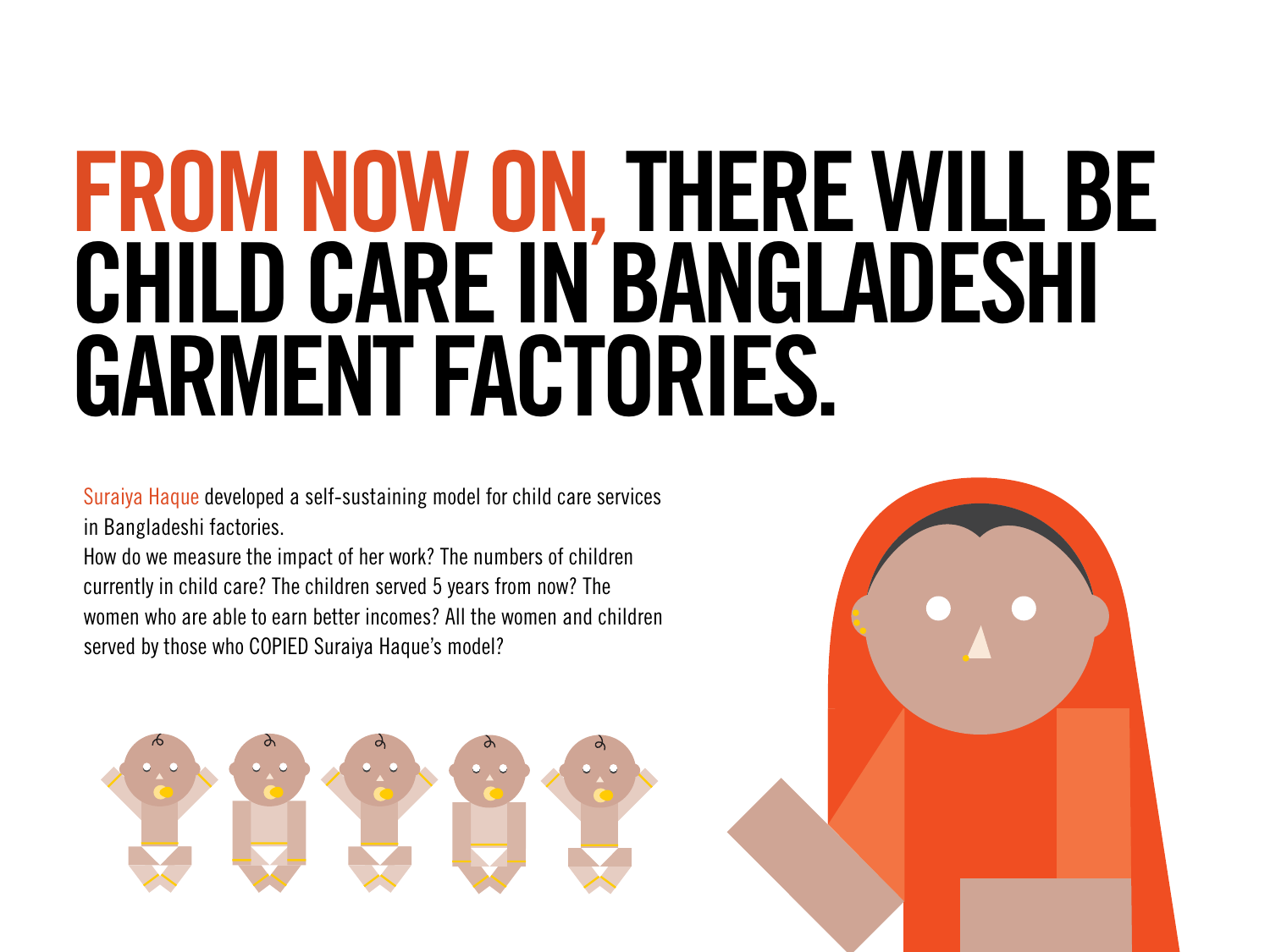#### **WE SURVEYED OUR FELLOWS ELECTED 5 AND 10**

**EMARS ARRAIGEMENT AGO. 217 Fellows surveyed (of 3000 total Fellows).** 

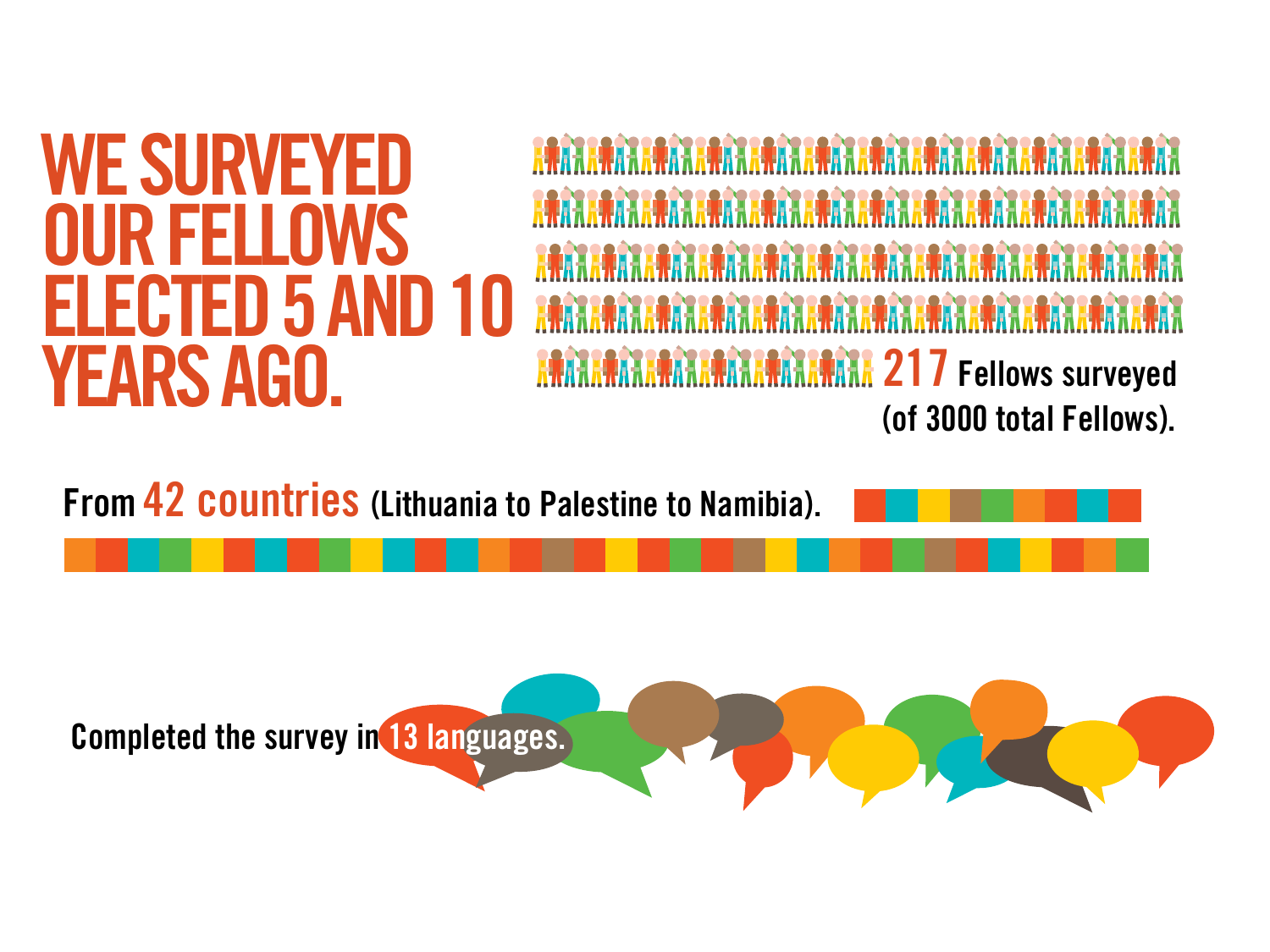#### **OF THE FELLOWS WE SURVEYED…**

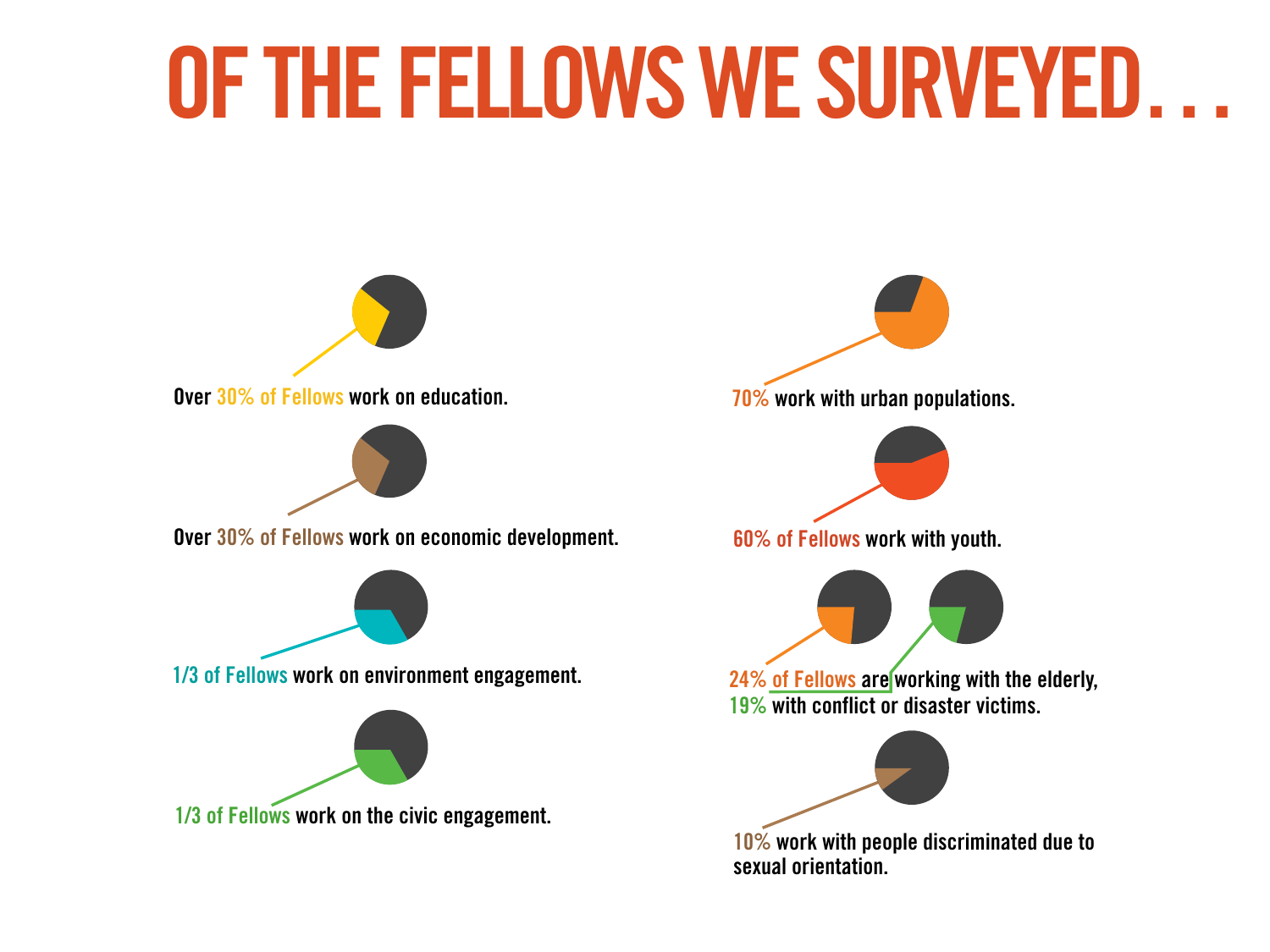

**1. MARKET DYNAMICS AND VALUE CHAINS 2. PUBLIC POLICY AND INDUSTRY NORMS 3. FULL INCLUSION AND EMPATHY 4. BUSINESS-SOCIAL CONGRUENCE 5.CULTURE OF CHANGEMAKING**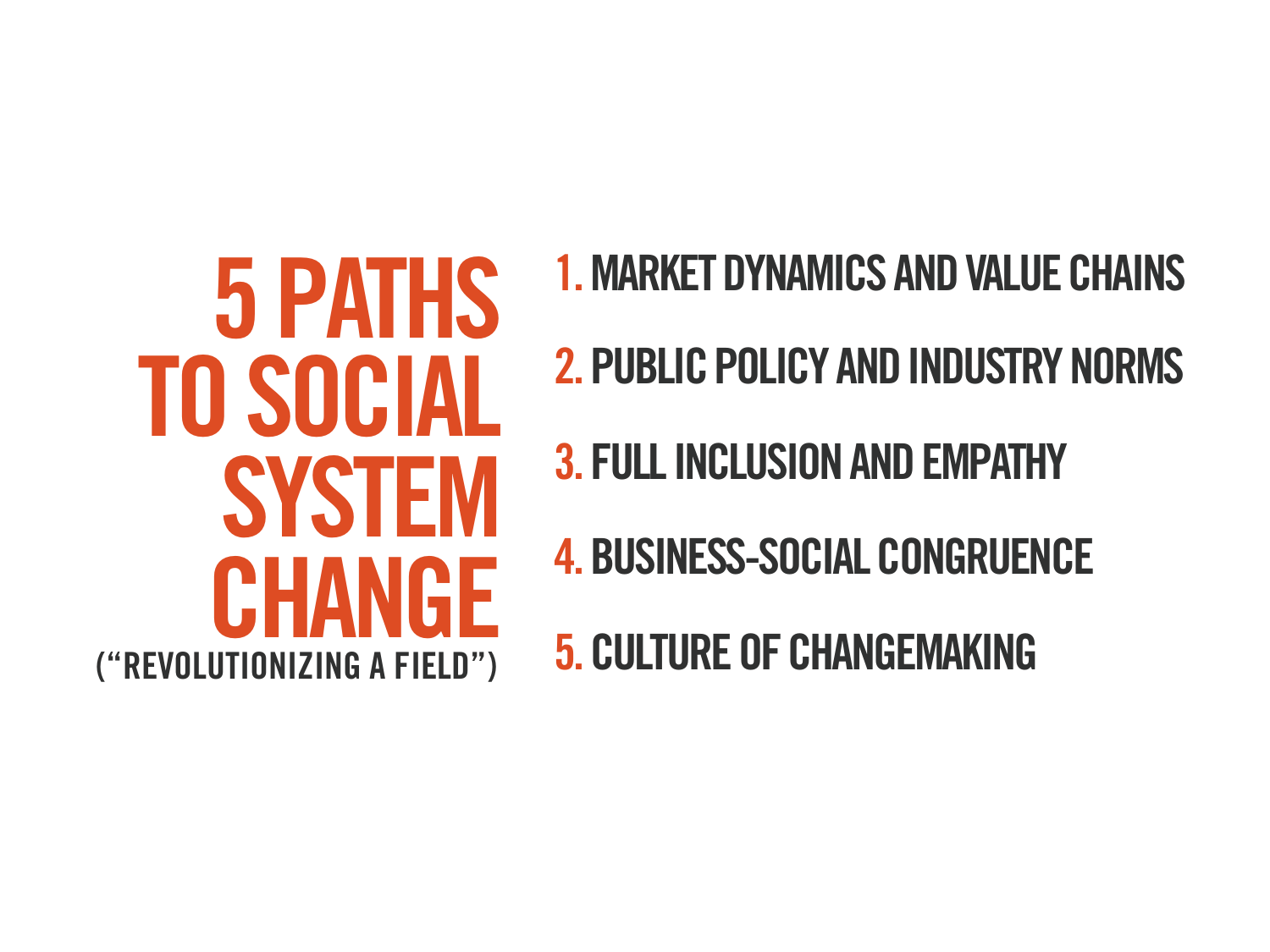### **1. MARKET DYNAMICS AND VALUE CHAINS**

54%of Fellows have changed market dynamics at a national level within 5 years of election. This means that they have:

- · Increased access to goods and services
- ·Created new markets
- Created value where a value didn't exist
- Generated income for the poor
- ·Changed the flow of market information

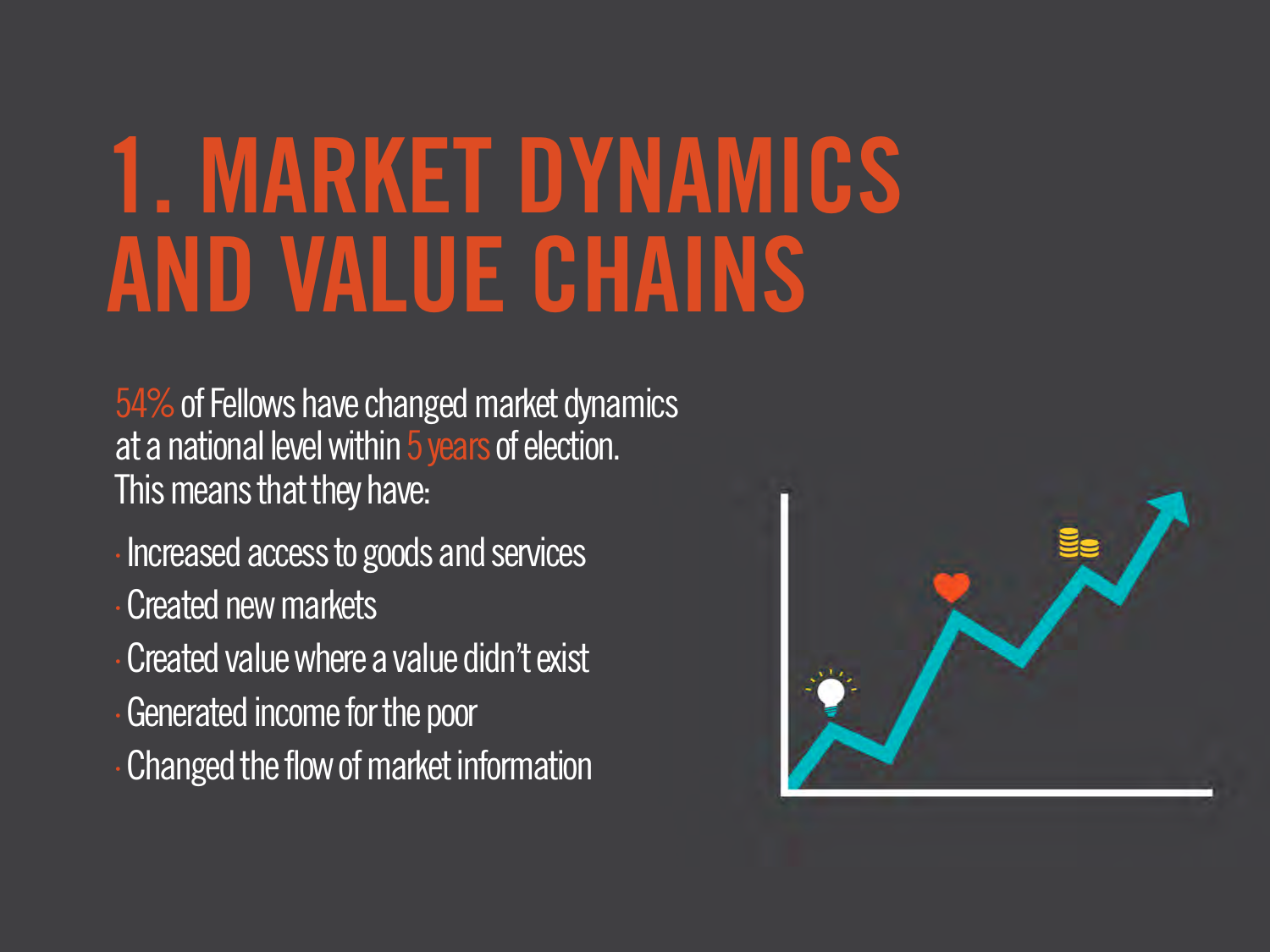#### **CHANGING MARKET SYSTEMS: EXAMPLE**

THE POOREST OF THE POOR CAN HAVE HEALTH INSURANCE AND QUALITY HEALTH CARE. Mukteshwari Bosco has provided insurance coverage to over 75,000 very poor families in 5 states and over 60 hospitals in India.

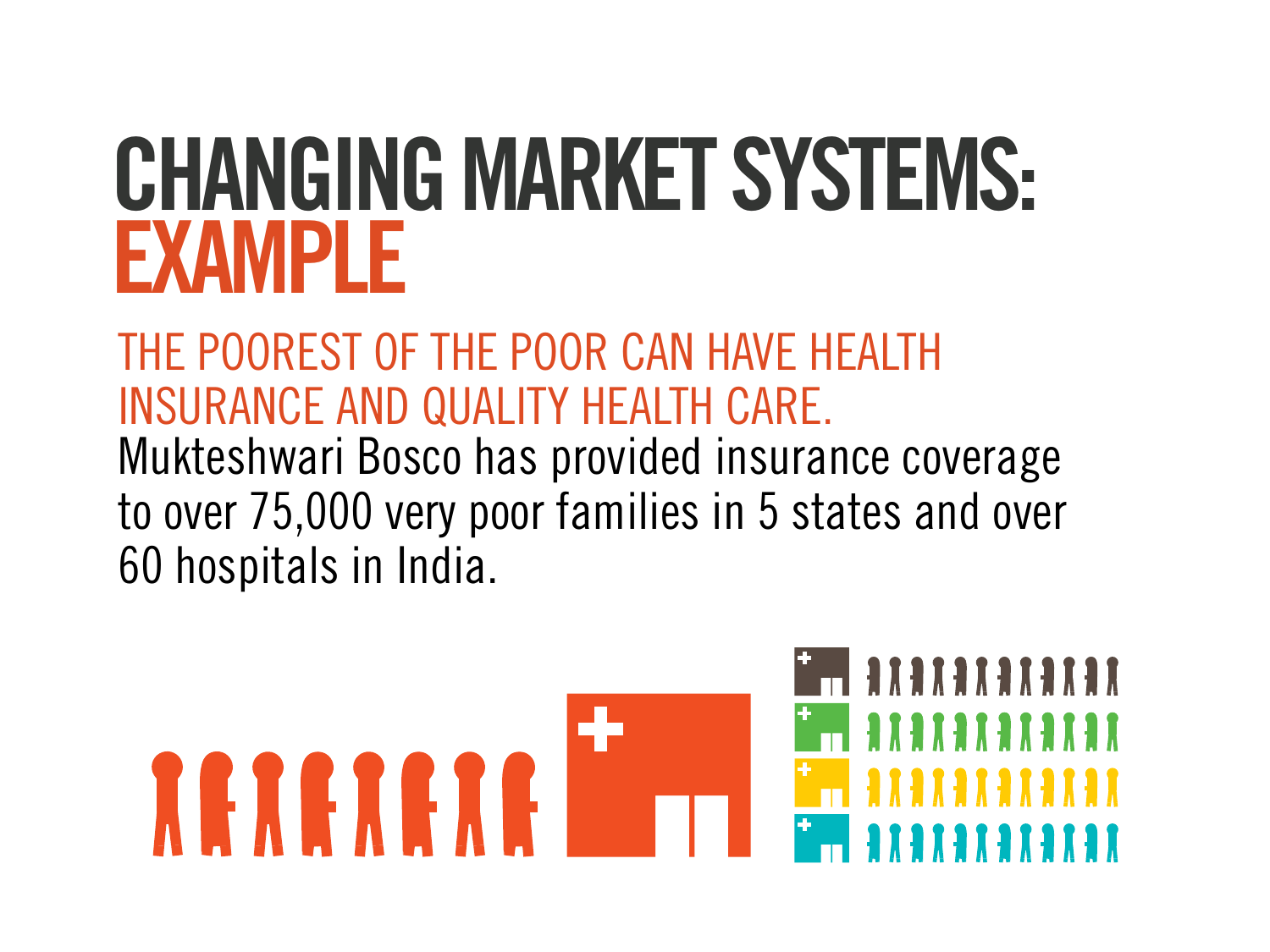#### **CHANGING MARKET SYSTEMS: EXAMPLE**

AGRICULTURAL EXTENSION SYSTEMS WILL BE AMPLIFIED TO GIVE FARMERS THE LATEST TECHNOLOGY AND PRACTICES.

Through Rikin Gandhi's Digital Green, farmers have produced over 2400 videos viewed by over 120,000 farmers in India with 48% of farmers adopting the new practice.

![](_page_15_Picture_3.jpeg)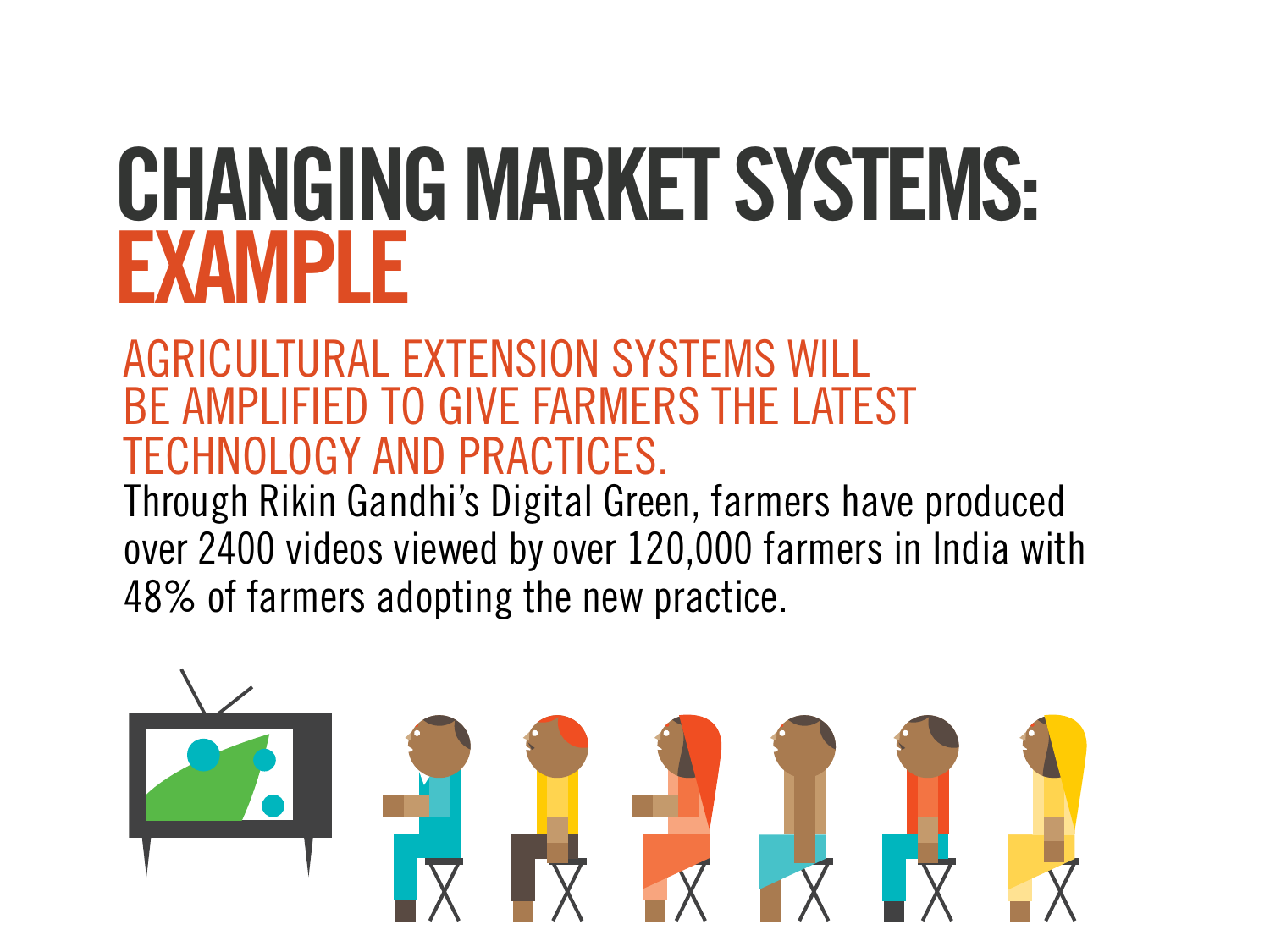#### **CHANGING MARKET SYSTEMS: EXAMPLE**

 $C$ **ERTIFIED** 

SMALL PRODUCERS OF FRUITS AND VEGETABLES CAN BE CERTIFIED AS FAIR TRADE AND COMPETE ON THE INTERNATIONAL MARKET PLACE.

Through Fairtrasa, Patrick Struebi has created a hybrid certification systems that gives small scale producers access to international markets, increased production capabilities, and brought new products into the international marketplace.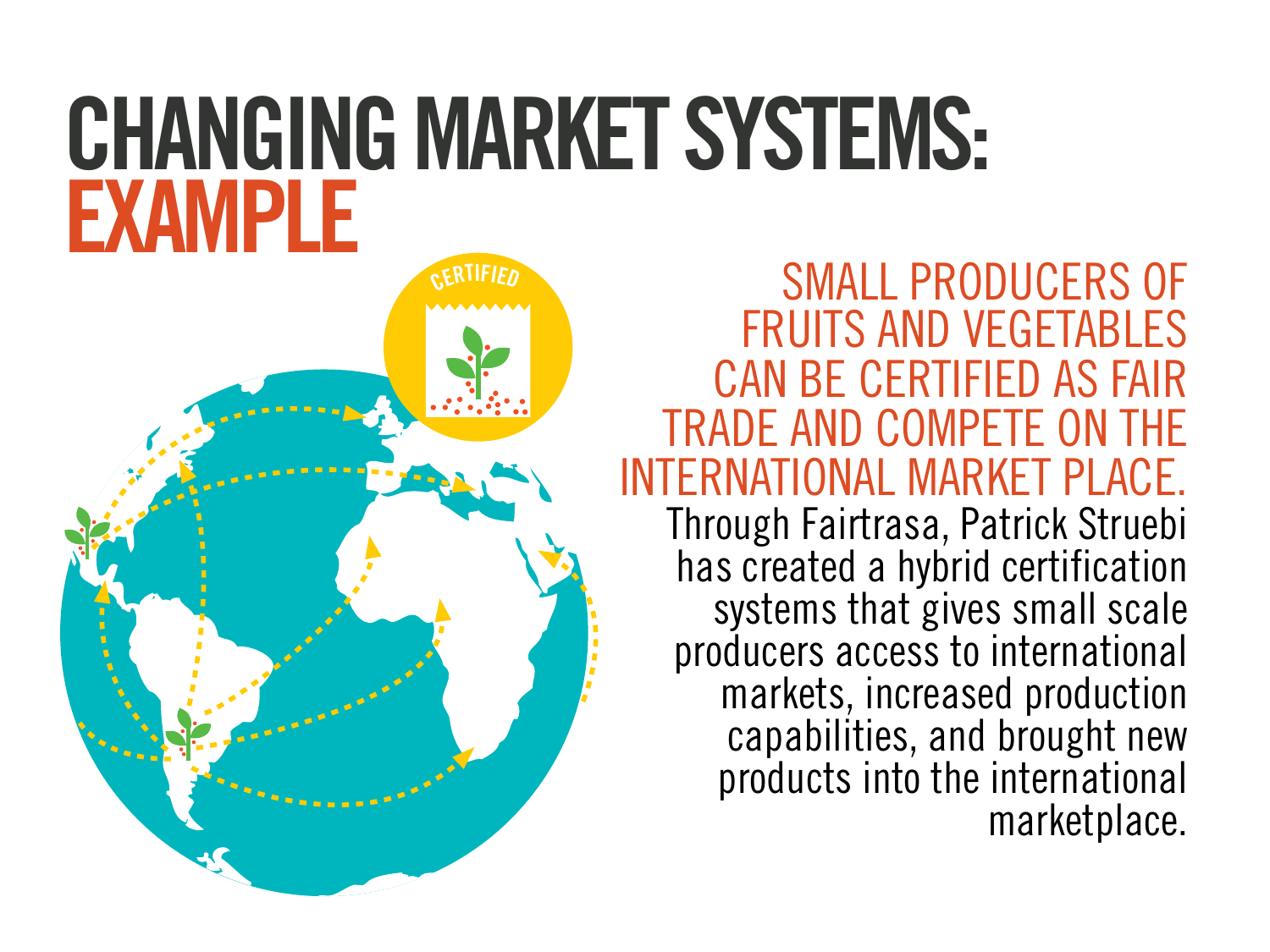#### **2. PUBLIC POLICY AND INDUSTRY NORMS**

57% of Fellows have contributed to changed national policy within 5 years of election. This number has remained consistent since tracking began in 1998. They do this by:

- · Drafting legislation 35% of Fellows
- · Providing testimony or research 48% of Fellows
- · Organizing citizen action 46% of Fellows

52% of Fellows have achieved changes in the code of conduct, mission statement, or official policy of a large organization or industry at a national level within 5 years of election

![](_page_17_Picture_6.jpeg)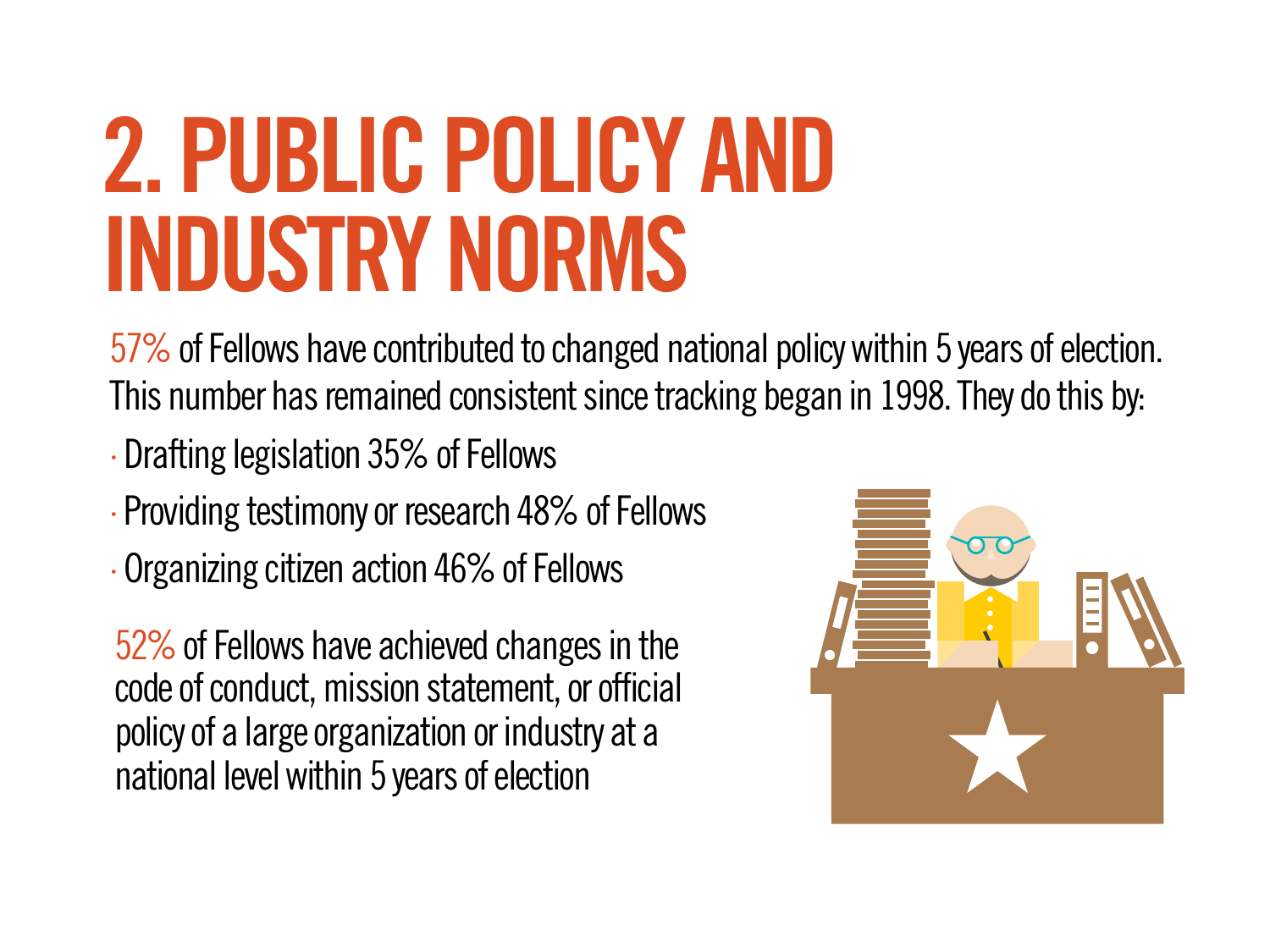#### **CHANGING INDUSTRY NORMS: EXAMPLE**

#### RATS WILL SAVE LIVES BY DETECTING LAND MINES.

Bart Weetjens and Apopo have trained rats to find over 2,063 landmines and create over 3.1 million square meters of mine-free land.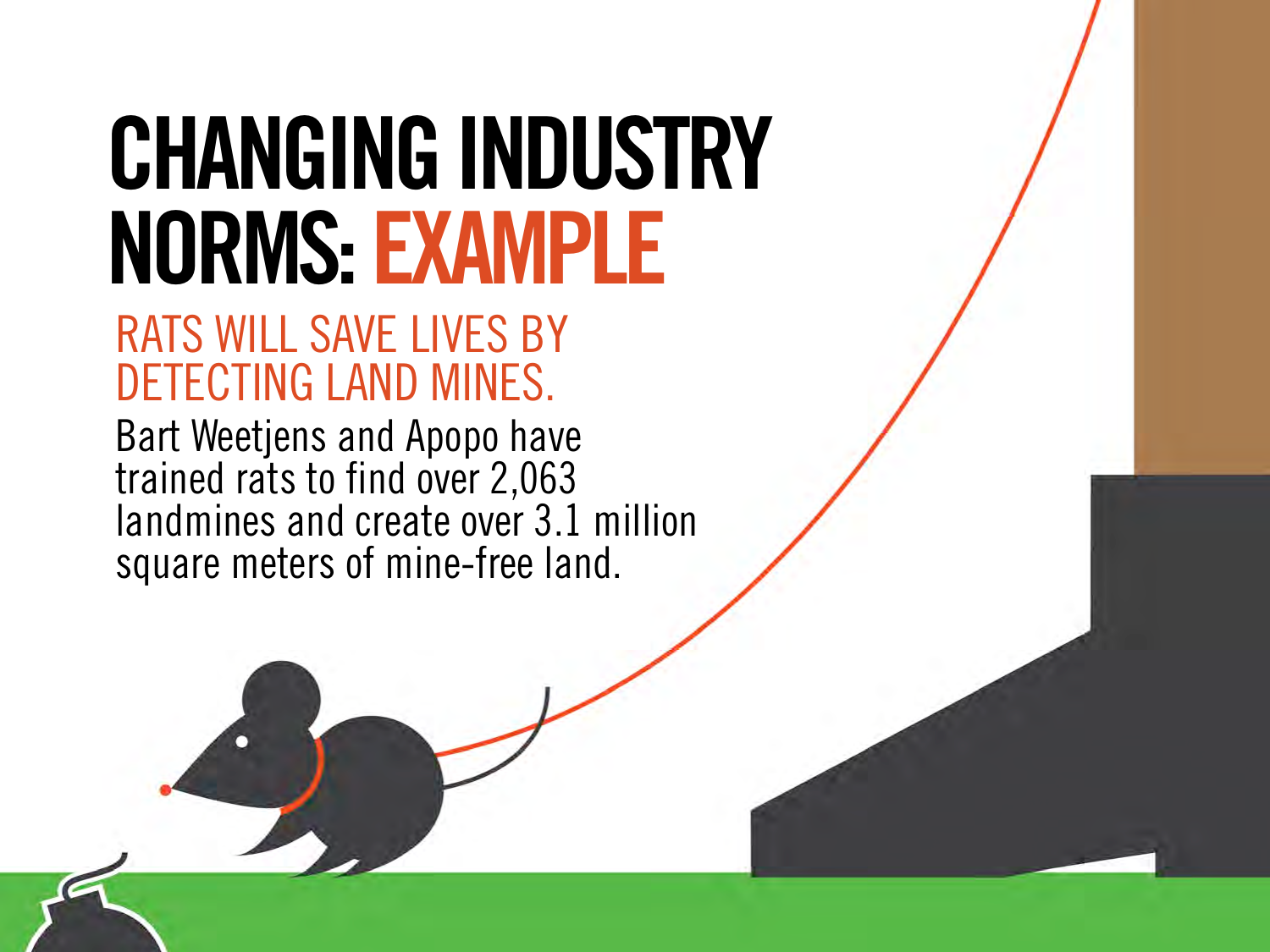#### **CHANGING PUBLIC POLICY: EXAMPLE**

THE AMAZON REGION CAN BE MANAGED SUSTAINABLY AND PROFITABLY AND MONITORED BY SATELLITE.

Adalberto Verissimo led the passing of the first ever 2006 Law of National Forest Preserves and designation of 25 million hectares of National Forest Reserve.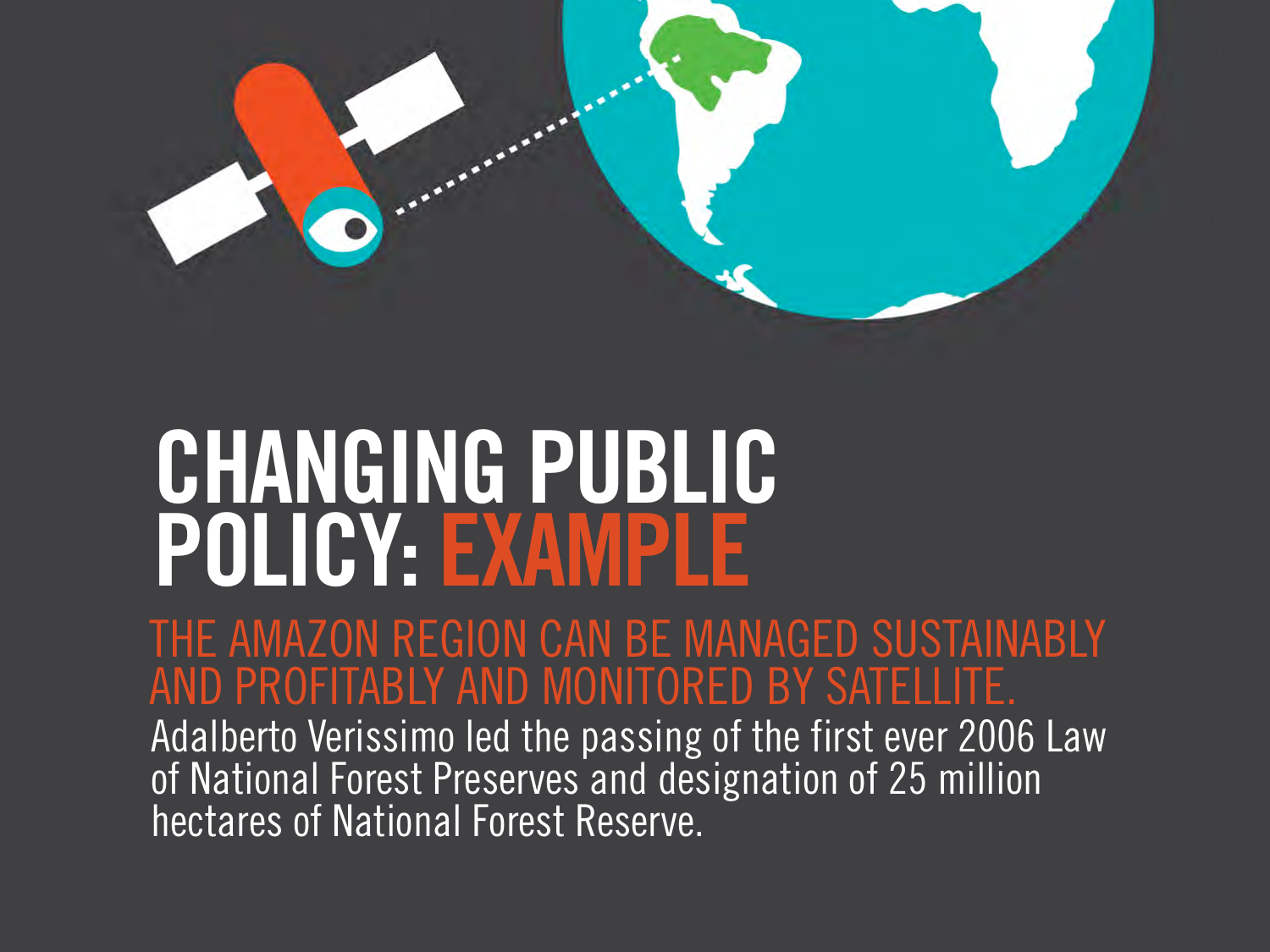#### **CHANGING INDUSTRY NORMS AND PUBLIC POLICY: EXAMPLE**

THERE WILL BE AN IMPARTIAL ONLINE PLATFORM THAT ENABLES DIRECT, PUBLIC DIALOGUE BETWEEN INDIVIDUAL CITIZENS AND THEIR ELECTED REPRESENTATIVES.

Through Candidate Watch and Parliament Watch, Gregor Hackmack increases the trust and communication between the public and elected officials by tracking voting records and allowing people to post public questions.

![](_page_20_Picture_3.jpeg)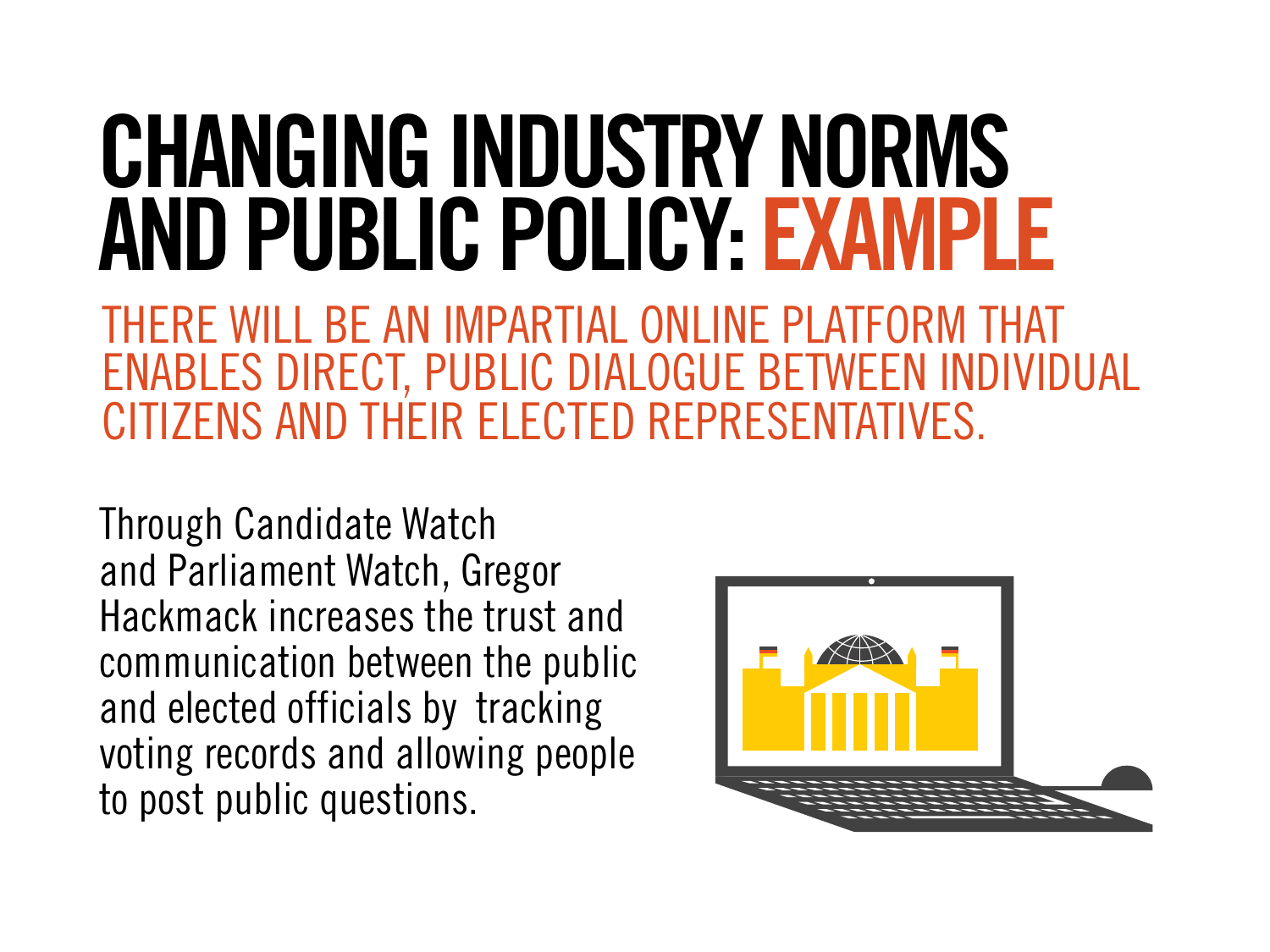# **3. FULL INCLUSION AND EMPATHY**

**· 54%**of Ashoka Fellows achieved national impact to fully include marginalized groups in society within 5 years of election.

**· 54%** of Ashoka Fellows see empathy as a major focus of their work

![](_page_21_Picture_3.jpeg)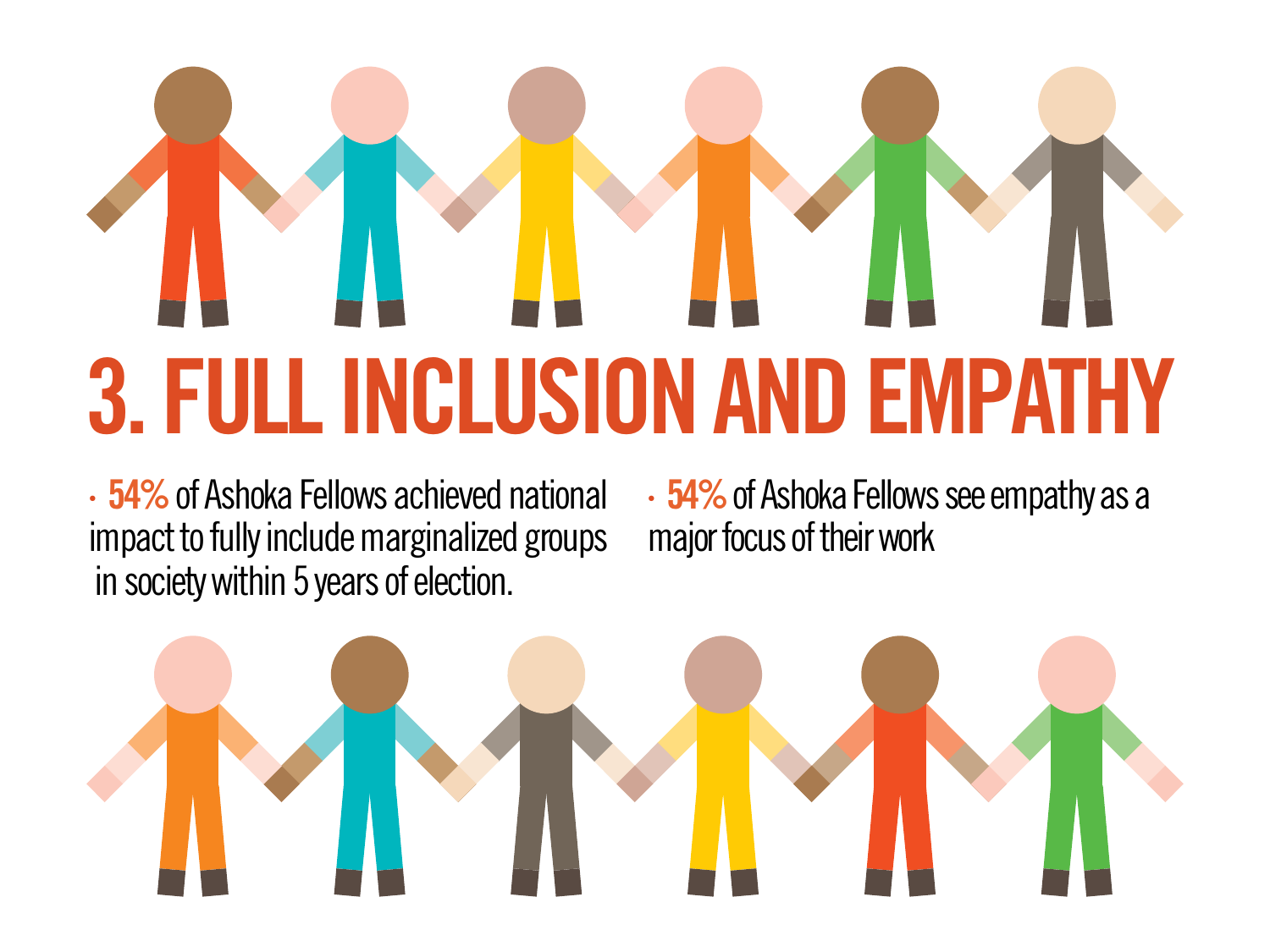#### **FULL INCLUSION AND EMPATHY: EXAMPLE**

#### COMPANIES WILL VALUE THE UNIQUE SKILLS OF PEOPLE WITH AUTISM.

Thorkil Sonne is working to create 1 million jobs for people with autism by working with companies who need people with outstanding memories or extreme attention to detail.

![](_page_22_Figure_3.jpeg)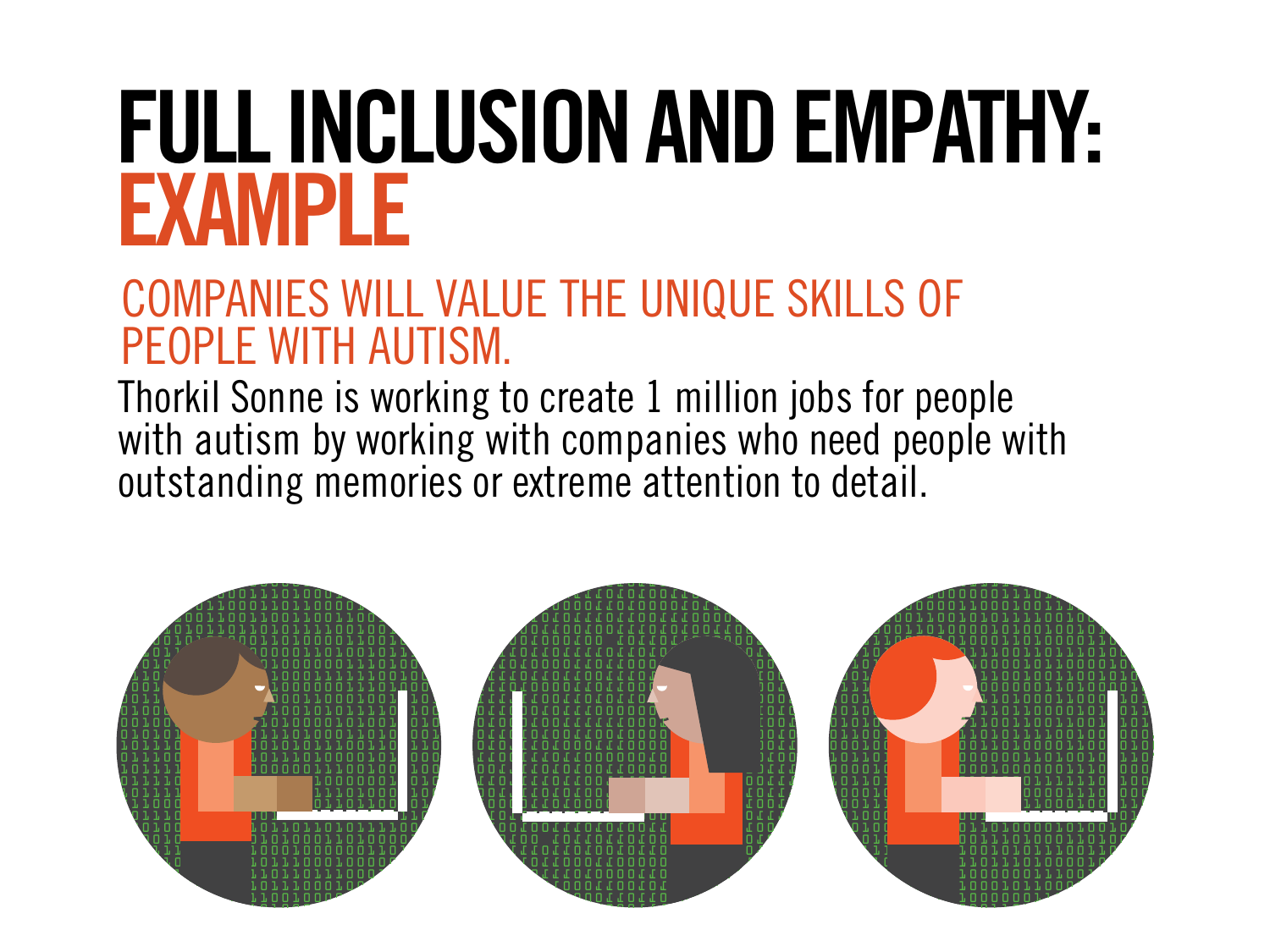#### **FULL INCLUSION AND EMPATHY: EXAMPLE**

#### NON-LITERATE PEOPLE CAN LEARN TO READ USING SAME LANGUAGE SUB-TITLES ON TV SHOWS.

Brij Kothari sub-titles popular Indian TV shows allowing viewers to connect the written and spoken languages, a method shown in research to be very effective in developing literacy.

![](_page_23_Picture_3.jpeg)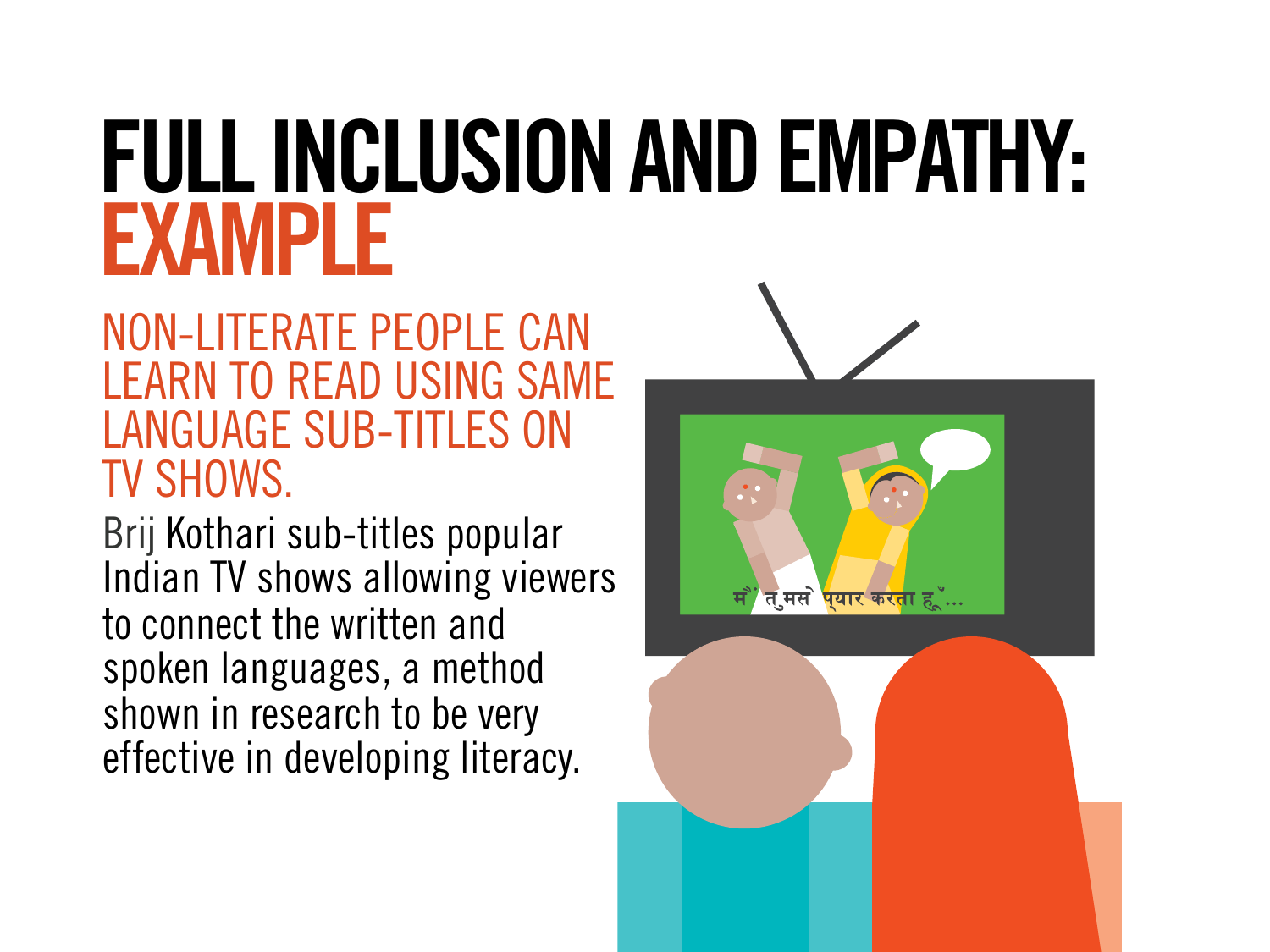## **4. BUSINESS-SOCIAL CONGRUENCE**

![](_page_24_Picture_1.jpeg)

**56%**of Ashoka Fellows have achieved business-social congruence at a national level within 5 years of their election. This means that: **61%** Fellows receive revenue through a for-profit element providing an average of **41%**of their budget. **28%** of Fellows have a joint venture with a business.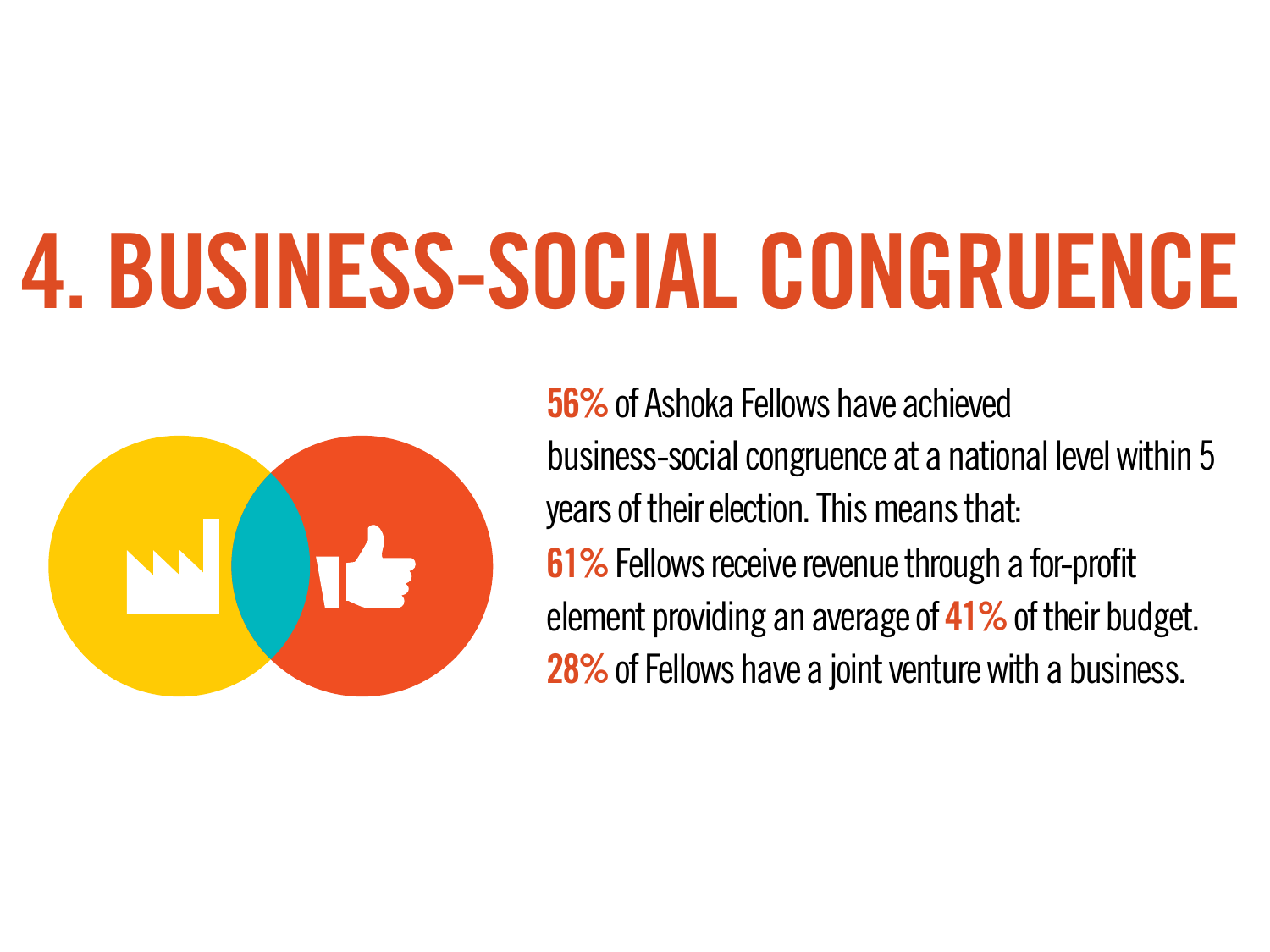#### **BUSINESS SOCIAL CONGRUENCE: EXAMPLE**

BUSINESSES WILL BE CELEBRATED WHEN THEY SEE DISABILITY AND DIVERSITY AS A CORPORATE ASSET AND KEY TO SUCCESS.

Through the Ability Awards, Caroline Casey and Kanchi are focusing on the value of the 1 billion disability demographic as customers, employees, suppliers and members of the community. There are 230 Ability companies In Europe.

![](_page_25_Picture_3.jpeg)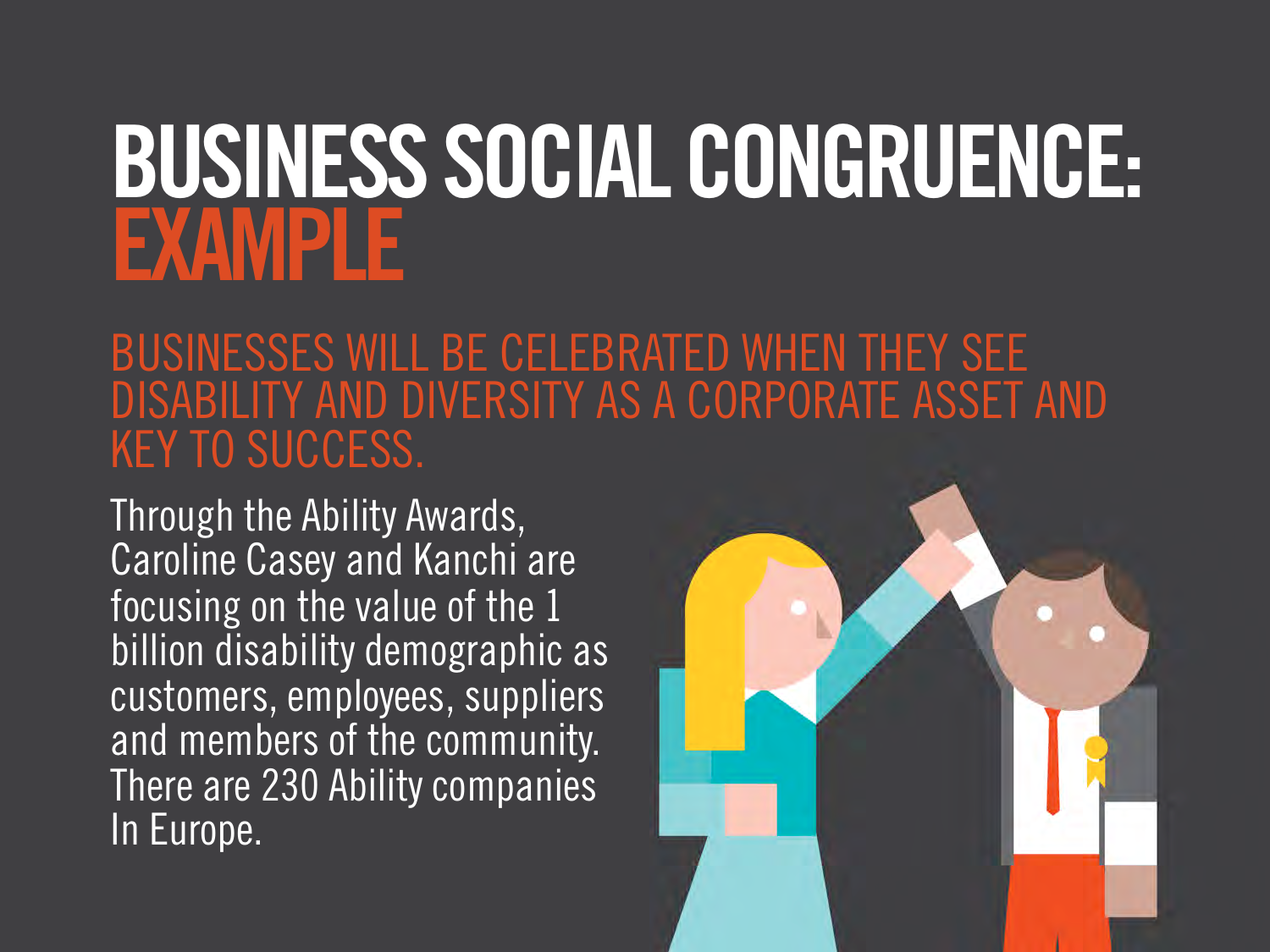#### **BUSINESS SOCIAL CONGRUENCE: EXAMPLE**

SLUM DWELLERS WILL USE TOILETS THAT ENABLE DIGNITY, ARE CLEAN AND EVEN PROFITABLE.

David Kuria worked with communities to build pay-per-use toilets and showers, staffed with youth who maintain them and linked them with small businesses to provide private, dignified facilities in a sustainable business model.

![](_page_26_Figure_3.jpeg)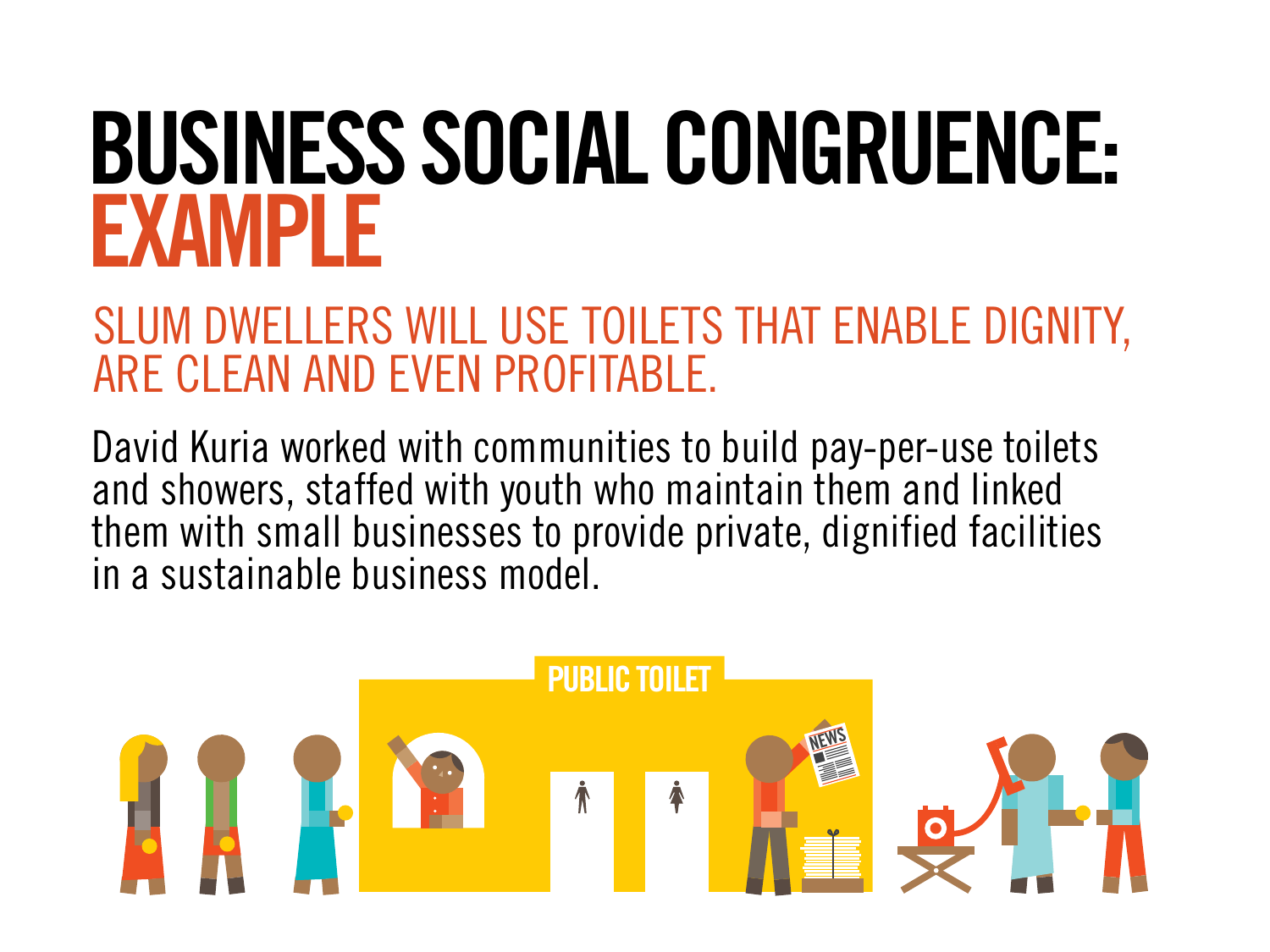#### **5. CULTURE OF CHANGEMAKING**

**66%** of Ashoka Fellows have created cultures of changemaking at a national level within 5 years of their election.

![](_page_27_Picture_2.jpeg)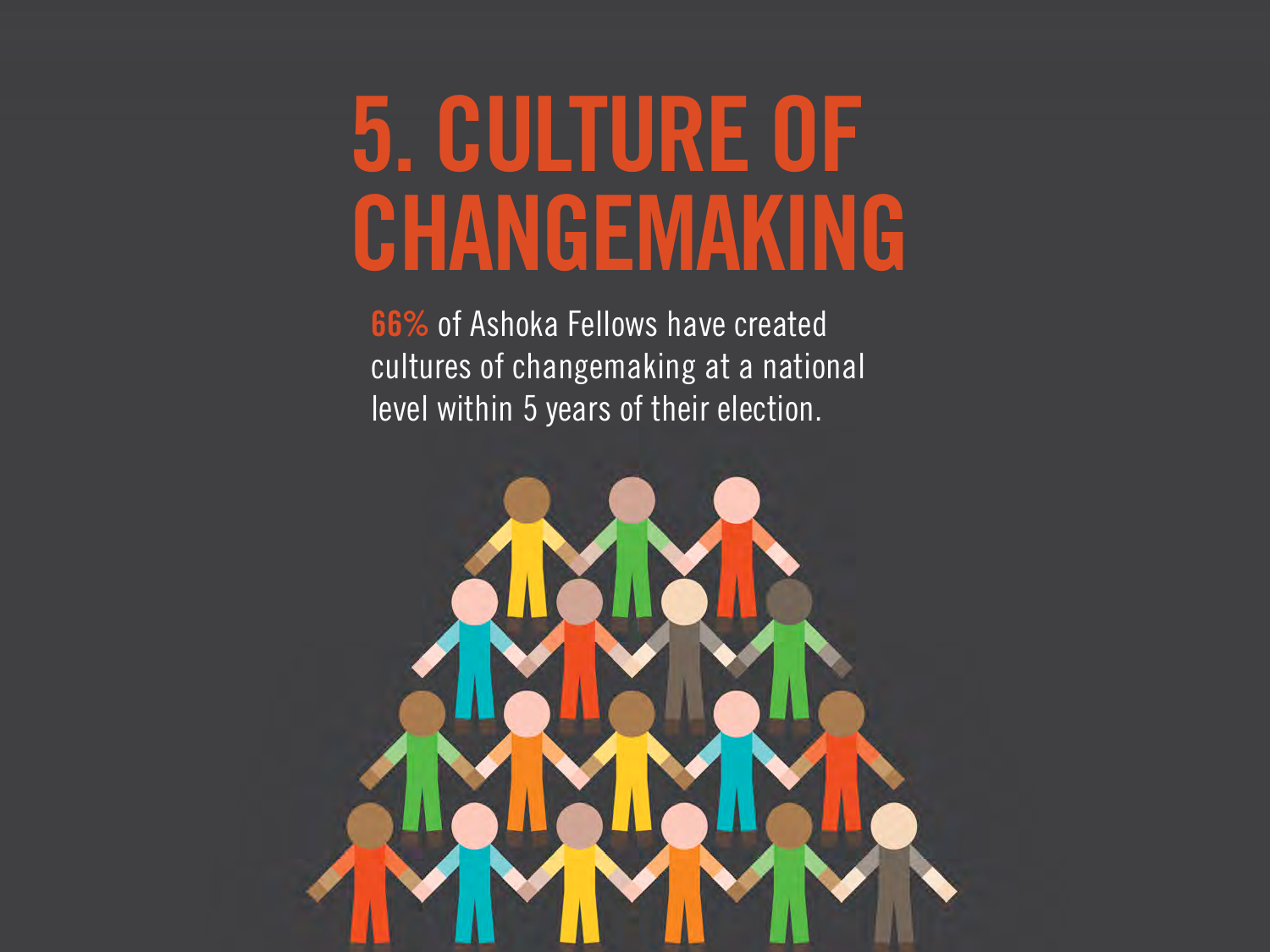![](_page_28_Picture_0.jpeg)

#### **CULTURE OF CHANGEMAKING: EXAMPLE**

CHILDREN WILL SOLVE SOCIAL PROBLEMS AND RESOLVE CONFLICTS PEACEFULLY.

Eric Dawson and Peace First have trained over 40,000 young people and seen a 60% average reduction in incidents of violence, and a 70-80% increase in instances of peacemaking.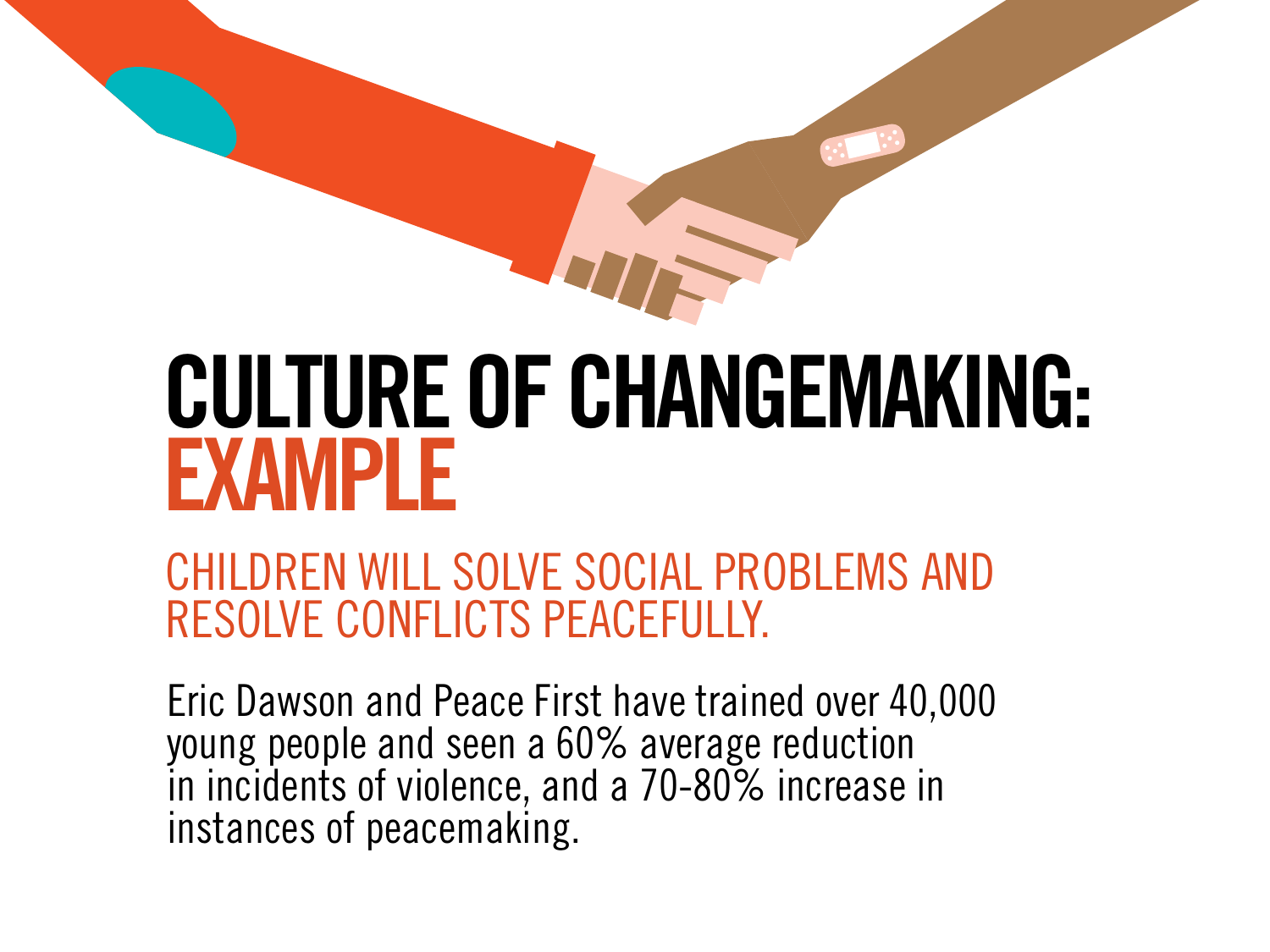#### **CULTURE OF CHANGEMAKING: EXAMPLE**

AFRICAN-AMERICAN WOMEN WILL SUPPORT THEIR *"SISTERS"* TO DELIVER HEALTHY BABIES.

Kathryn Hall-Trujillo and the Birthing Project help women to understand their own power to create change - shifting the average birth weights from 6.5 lbs to 7.5 lbs.

![](_page_29_Picture_3.jpeg)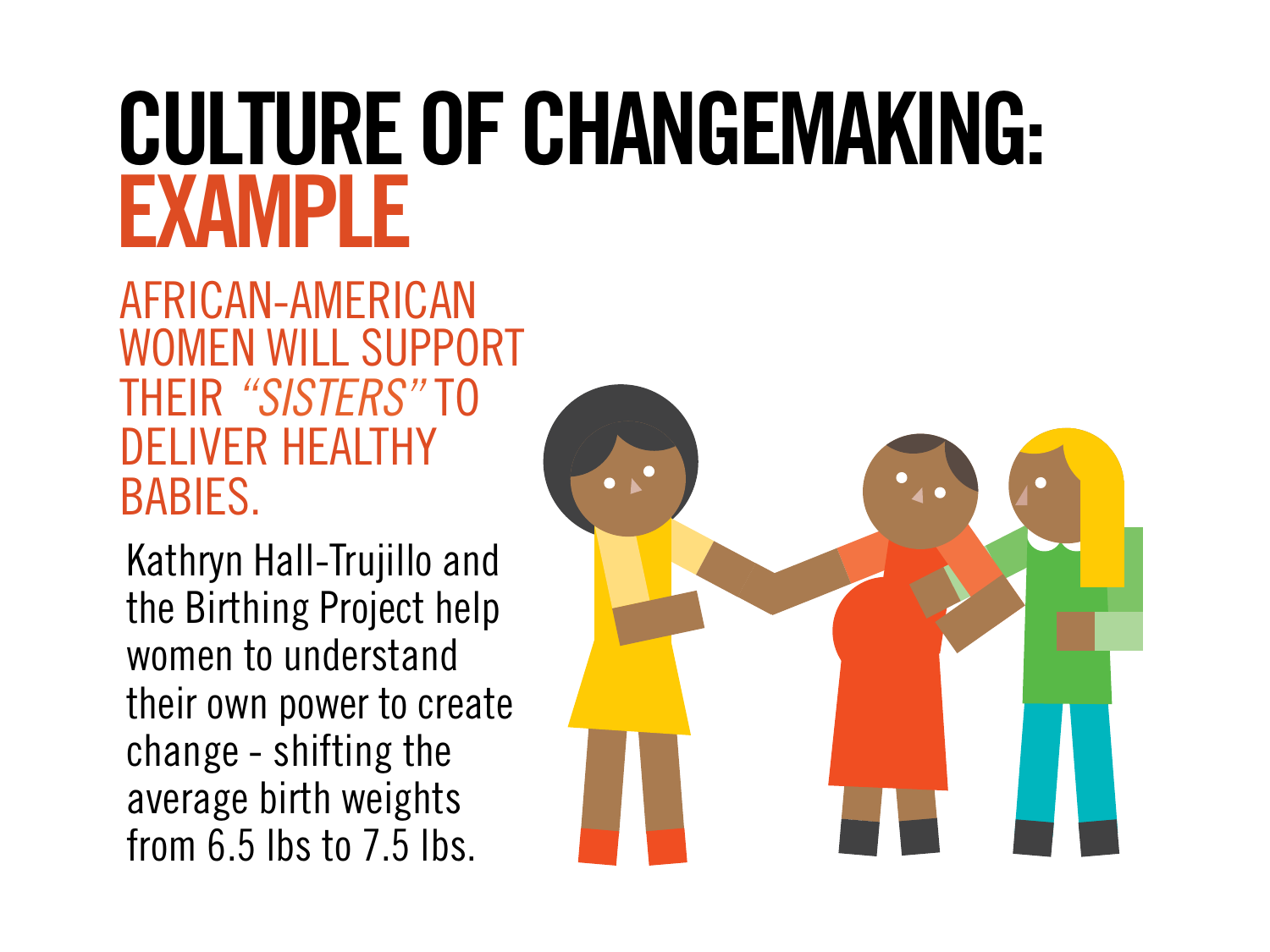## **VALUE OF ASHOKA % of Fellows reporting somewhat or critical difference.**

| <b>SOMEWHAT</b> |  |
|-----------------|--|
| 35%             |  |
|                 |  |
| 39%             |  |
|                 |  |
| 40%             |  |
|                 |  |
| 38%             |  |
|                 |  |
| 42%             |  |
|                 |  |
| 32%             |  |
|                 |  |
| 40%             |  |
|                 |  |
| 37%             |  |
|                 |  |

| <b>SOMEWHAT</b> | CRITICAL<br><b>DIFFERENCE</b> | <b>TOTAL</b> |
|-----------------|-------------------------------|--------------|
| 35%             | 56%                           | 91%          |
| 39%             | $50\%$                        | 89%          |
|                 |                               |              |
| 40%             | 49%                           | 89%          |
| 38%             | 49%                           | 87%          |
| 42%             | 43%                           | 85%          |
| 32%             | $52\%$                        | 84%          |
| 40%             | 35%                           | 75%          |
| 37%             | $36\%$                        | 73%          |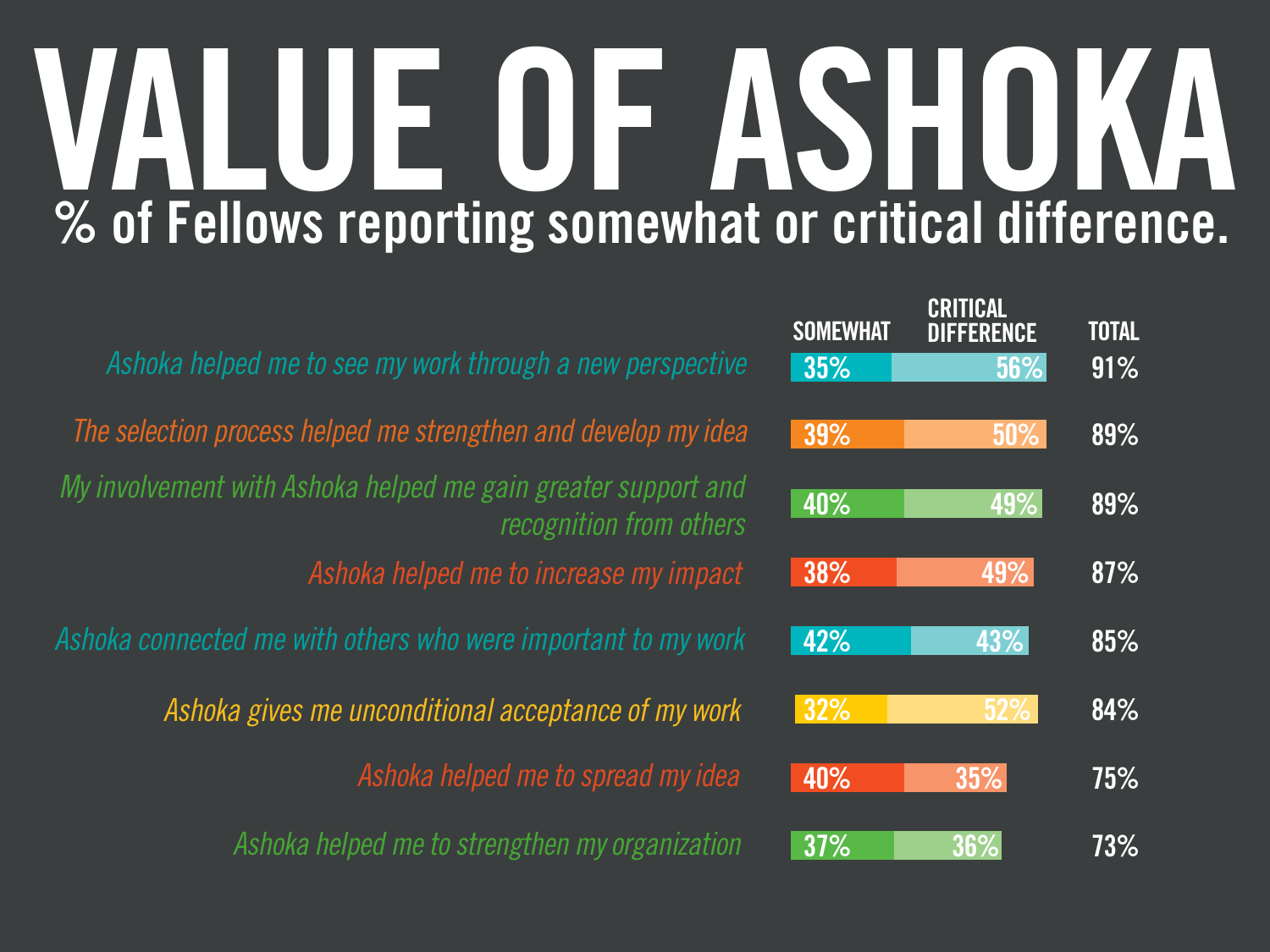# **HOW DO FELLOWS SCALE THEIR IMPACT**

![](_page_31_Picture_1.jpeg)

**61%** of Fellows scale their impact through changing policy

![](_page_31_Picture_3.jpeg)

**46%** are using open source strategies

![](_page_31_Picture_5.jpeg)

**39%** will expand the size of their organization

![](_page_31_Picture_7.jpeg)

**57%** are creating a grassroots movements

![](_page_31_Picture_9.jpeg)

Over **40%** of Fellows plan to use a media campaign

![](_page_31_Picture_11.jpeg)

Only **7%**  of Fellows have used franchising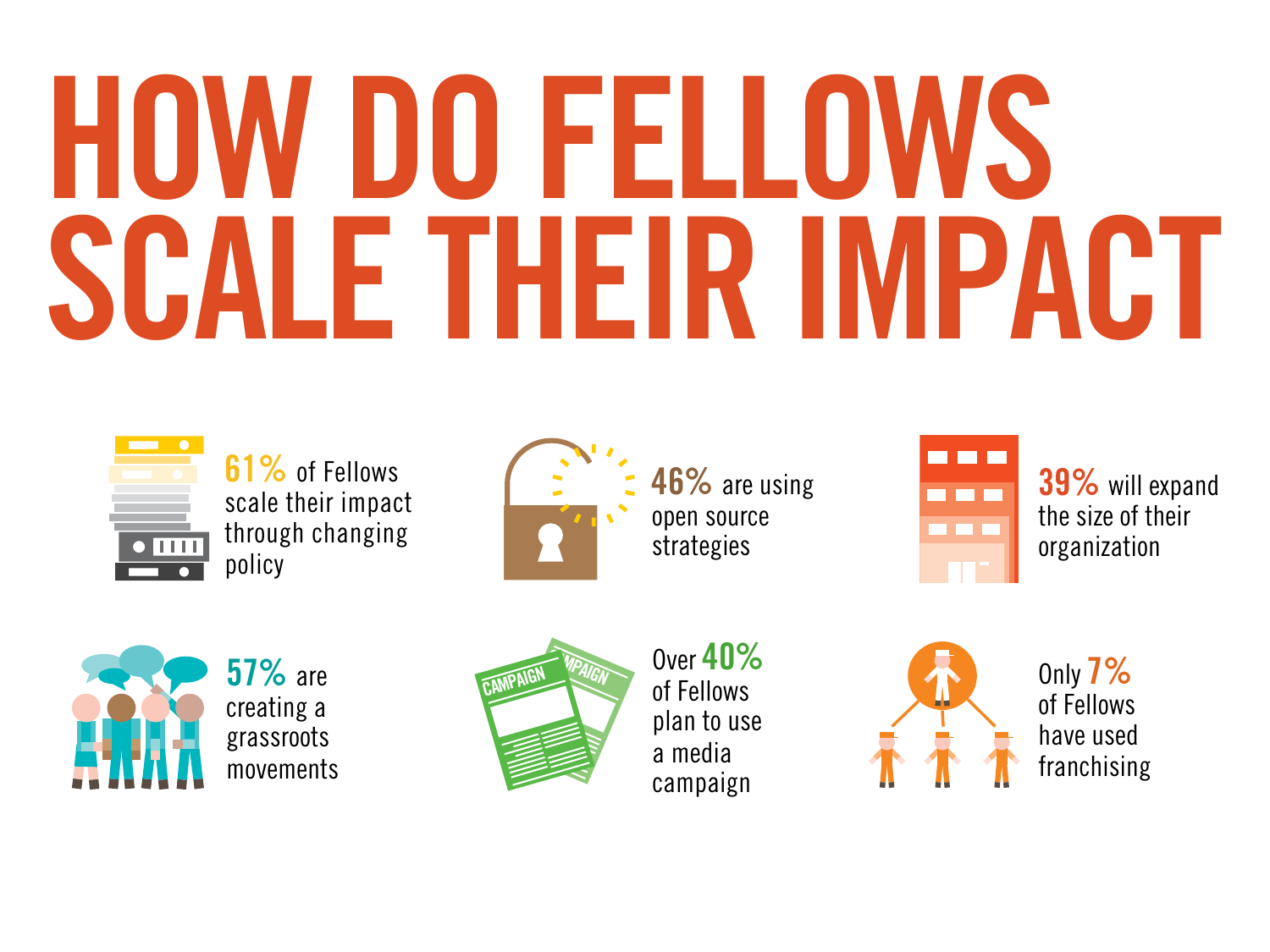#### **HOW DO FELLOWS PREFER TO BE SUPPORTED?**

**Percent of Fellows saying this type of support is important or critical** 

![](_page_32_Picture_2.jpeg)

#### **85%**

Providing non-restricted funding

**84%** 

Facilitating contacts with other potential funders

**80%** 

Providing grant support to build and strengthen networks that further your mission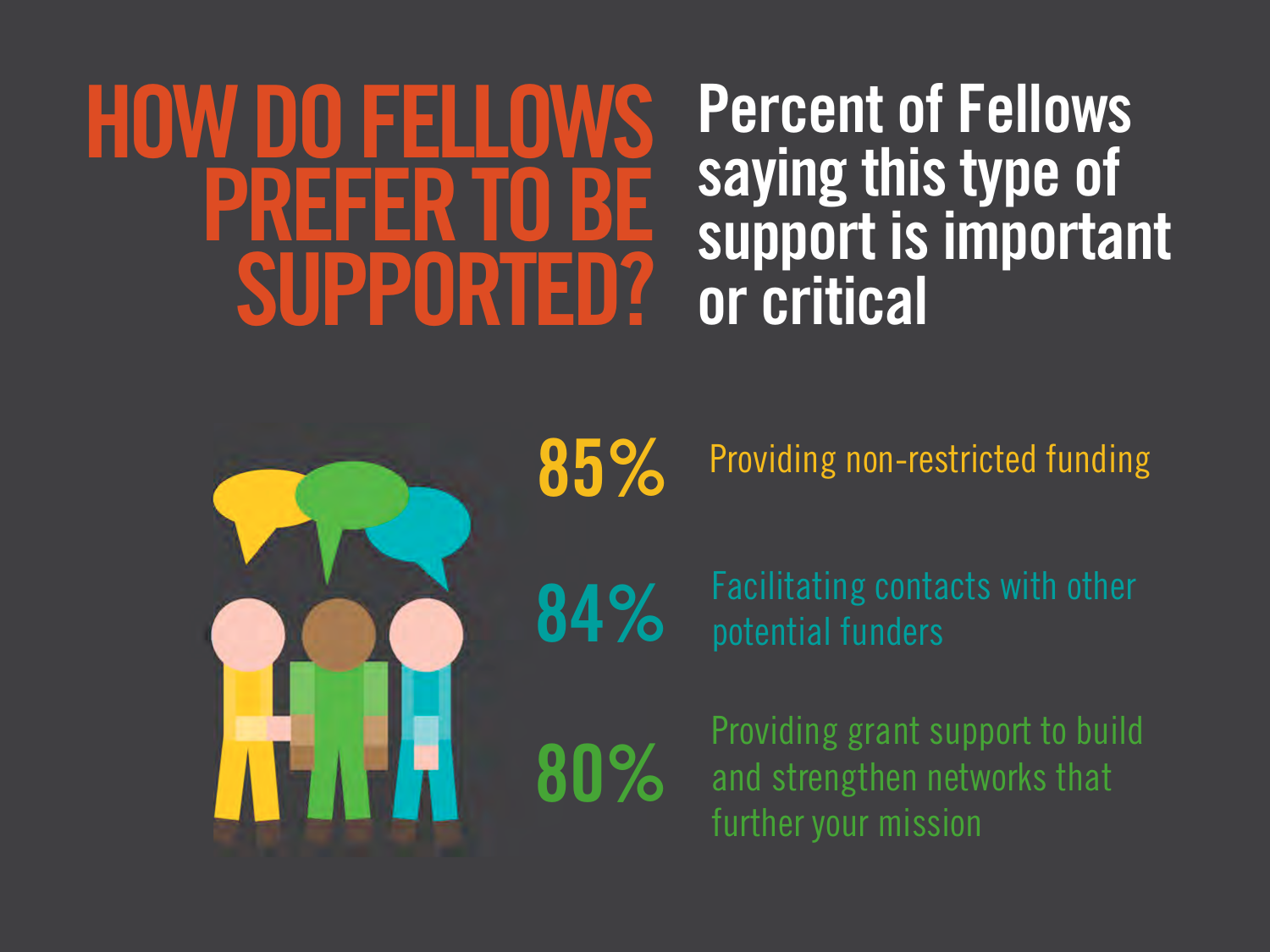**"Everyday I give thanks that I am an Ashoka fellow. As a grassroots African American woman living in the US, Ashoka opens doors that I would never have had access to and has connected me to a global community of ideas and allies."** *Kathryn Hall-Trujillo, US Fellow* 

![](_page_33_Picture_1.jpeg)